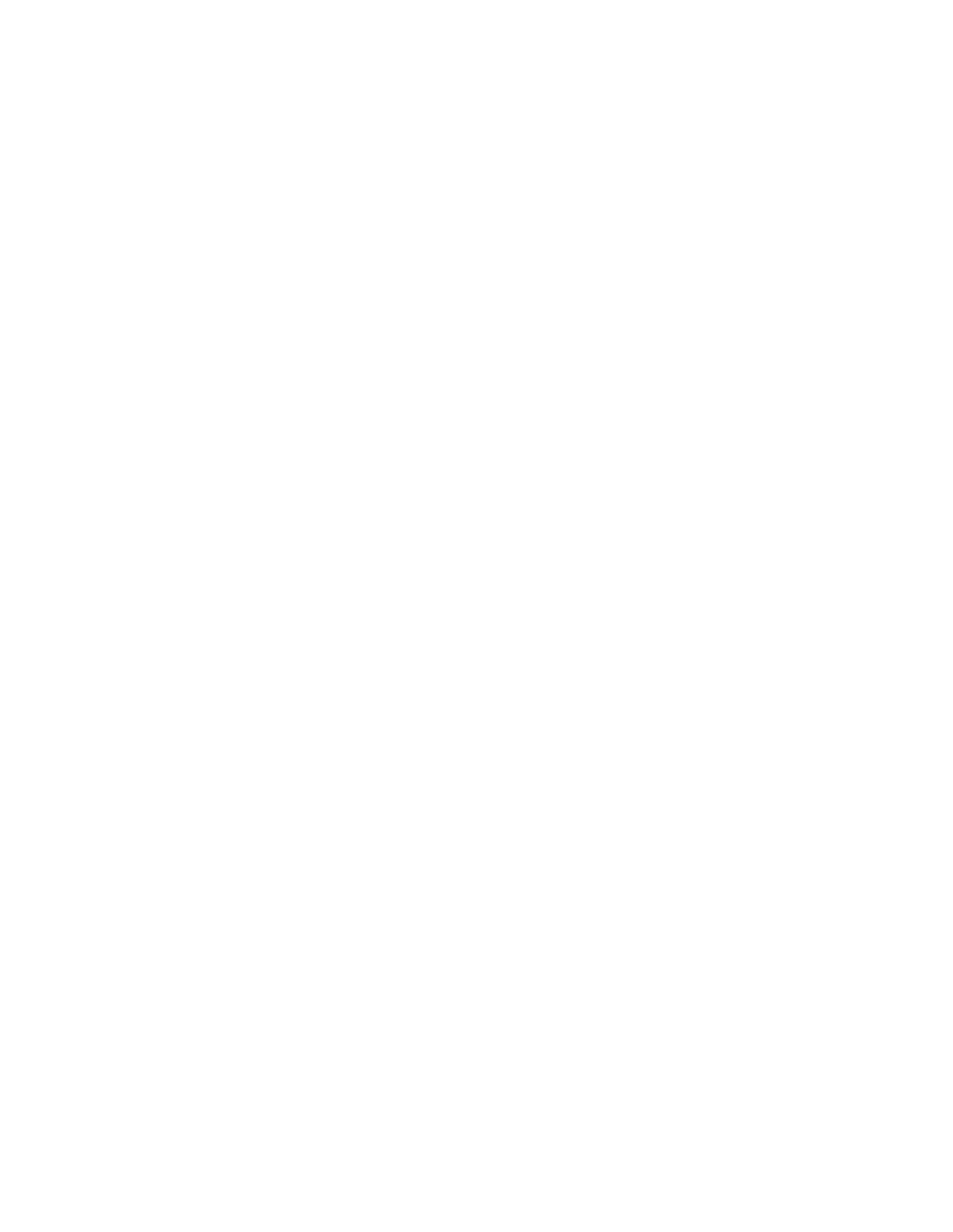| <b>BEGIN TIME:</b> |  |  |  |  |  |
|--------------------|--|--|--|--|--|
|--------------------|--|--|--|--|--|

# Segment 1:

# Informed Consent

This interview takes about 45 minutes, but the time may be shorter depending on how many questions you answer. I will be asking about your neighborhood; such as its services and amenities; community organizations; volunteerism; and your household.

Your participation in this survey is completely voluntary; you are free to stop the interview at any time. If there is a question you would rather not answer, I will skip it. Some of these questions might not apply to you, but I need to ask each question. All information you give is strictly confidential, and your name is never associated with the results. Findings of the research will be reported only in summary form, so that no individuals can ever be identified. I think you will find this an interesting and worthwhile experience.

May we begin the interview now?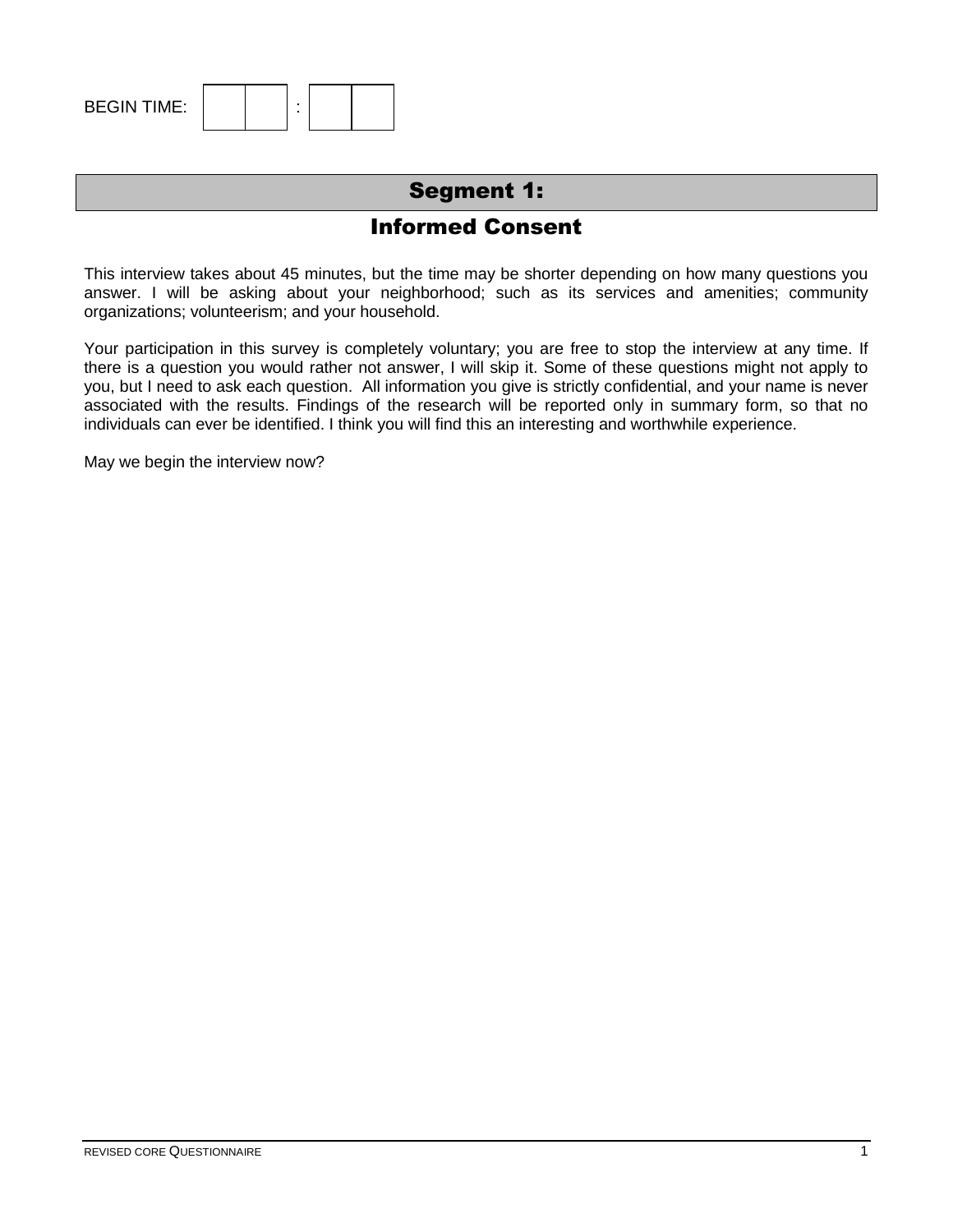THIS PAGE LEFT INTENTIONALLY BLANK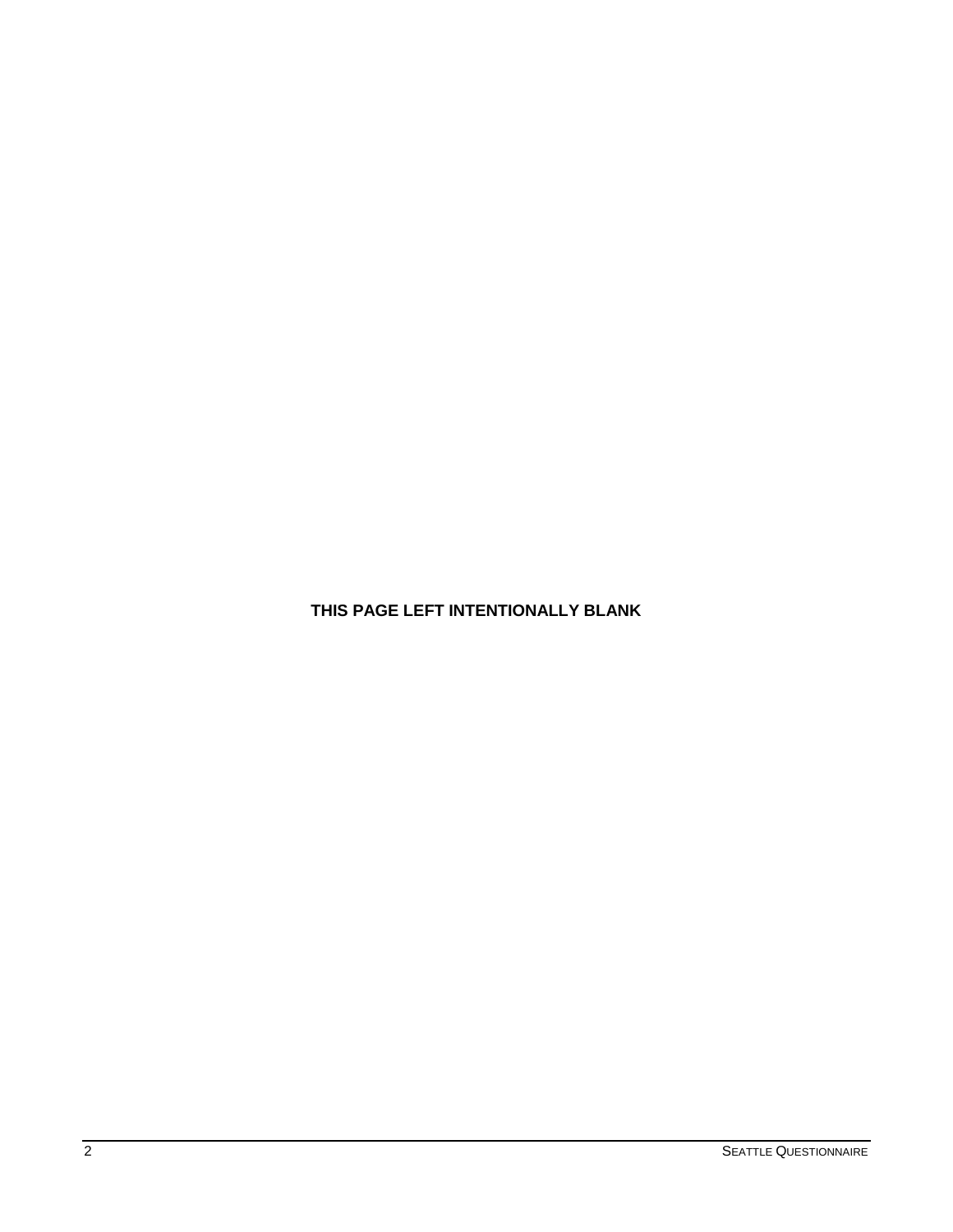# Segment 2:

# Neighborhood Connections

Now, I want to ask you some questions about where you live.

**2.1** How long have you lived in [NAME OF CITY]?

\_\_\_\_\_\_\_\_\_YEARS \_\_\_\_\_\_\_\_\_\_\_\_MONTHS DON'T KNOW ...................................................................................DK REFUSED .........................................................................................REF

Many of the questions will be about your neighborhood. By neighborhood, I mean the area around where you live and around your house. It may include places you shop, religious or public institutions, or a local business district. It is the general area around your house where you might perform routine tasks, such as shopping, going to the park, or visiting with neighbors. Please take a look at this map of the area. Study it for a moment and use this pen to draw the boundaries of what you consider to be your neighborhood.

> **FI INFO:** SHOW RESPONDENT MAP. ASK RESPONDENT TO DRAW THE BOUNDARIES OF THEIR NEIGHBORHOOD

**2.2** What is the name of your neighborhood?

### **2.3** How long have you lived in this neighborhood?

| YFARS | MONTHS |
|-------|--------|
|       |        |
|       |        |

**2.4** Do you think that this neighborhood is a good place to raise children?

**2.5** What's the best thing about this neighborhood as a place to live?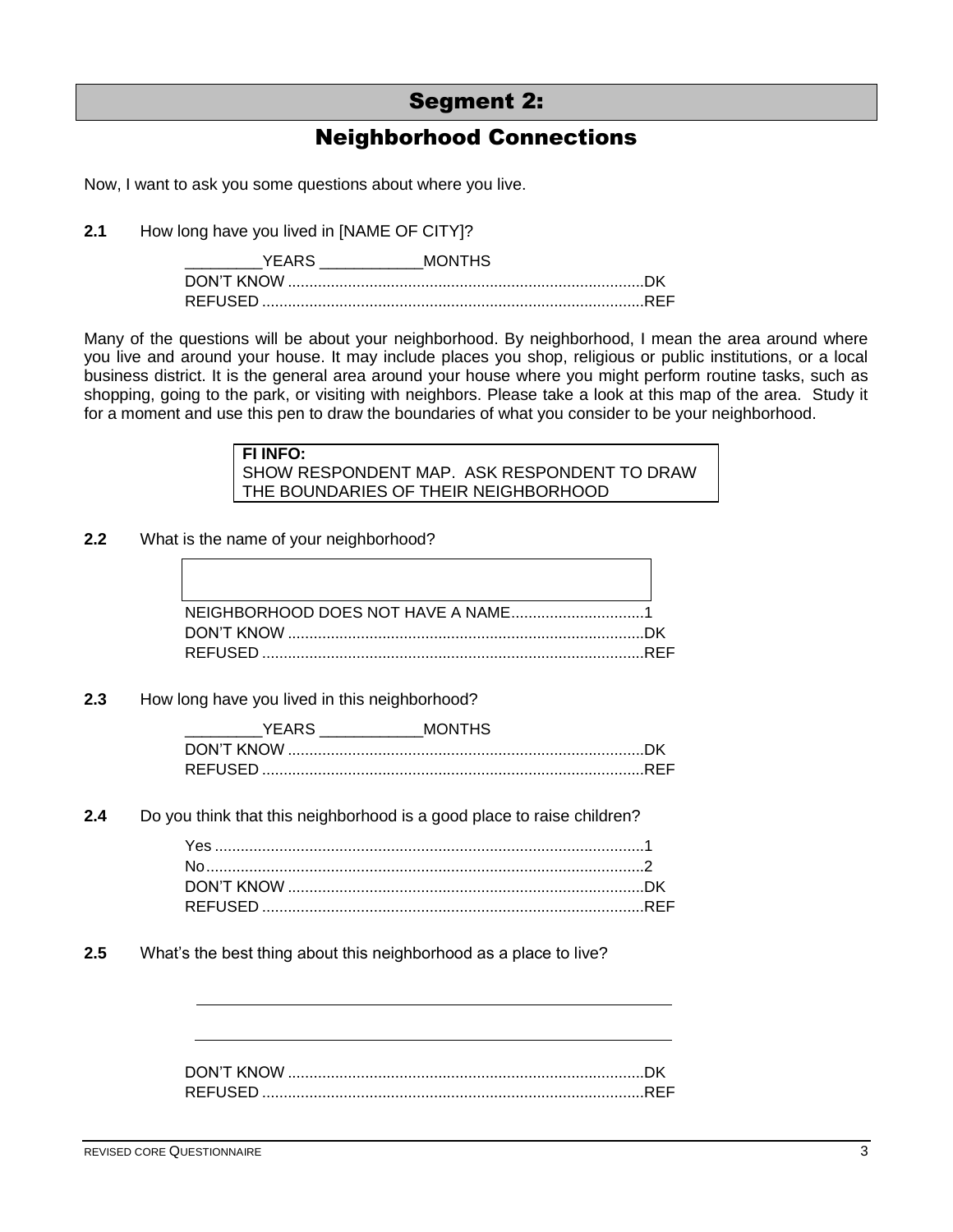DON'T KNOW ...................................................................................DK REFUSED .........................................................................................REF **SHOWCARD A 2.7** I'm going to read some statements about your neighborhood, the people in it, and things that happen in the neighborhood. For each statement, tell me whether you strongly agree, agree, neither agree nor disagree, disagree, or strongly disagree. **2.7a** I live in a close-knit neighborhood. Strongly agree.........................................................5 Agree.......................................................................4 Neither agree nor disagree .....................................3 Disagree..................................................................2 Strongly disagree ....................................................1 DON'T KNOW .........................................................DK REFUSED ...............................................................REF **2.7b** People in my neighborhood are willing to help their neighbors. Strongly agree.........................................................5 Agree.......................................................................4 Neither agree nor disagree .....................................3 Disagree..................................................................2 Strongly disagree ....................................................1 DON'T KNOW .........................................................DK REFUSED ...............................................................REF **2.7c** People in my neighborhood generally don't get along with each other. Strongly agree.........................................................5 Agree.......................................................................4 Neither agree nor disagree .....................................3 Disagree..................................................................2 Strongly disagree ....................................................1 DON'T KNOW .........................................................DK REFUSED ...............................................................REF **2.7d** People in my neighborhood do not share the same values. Strongly agree.........................................................5 Agree.......................................................................4 Neither agree nor disagree .....................................3 Disagree..................................................................2 Strongly disagree ....................................................1 DON'T KNOW .........................................................DK REFUSED ...............................................................REF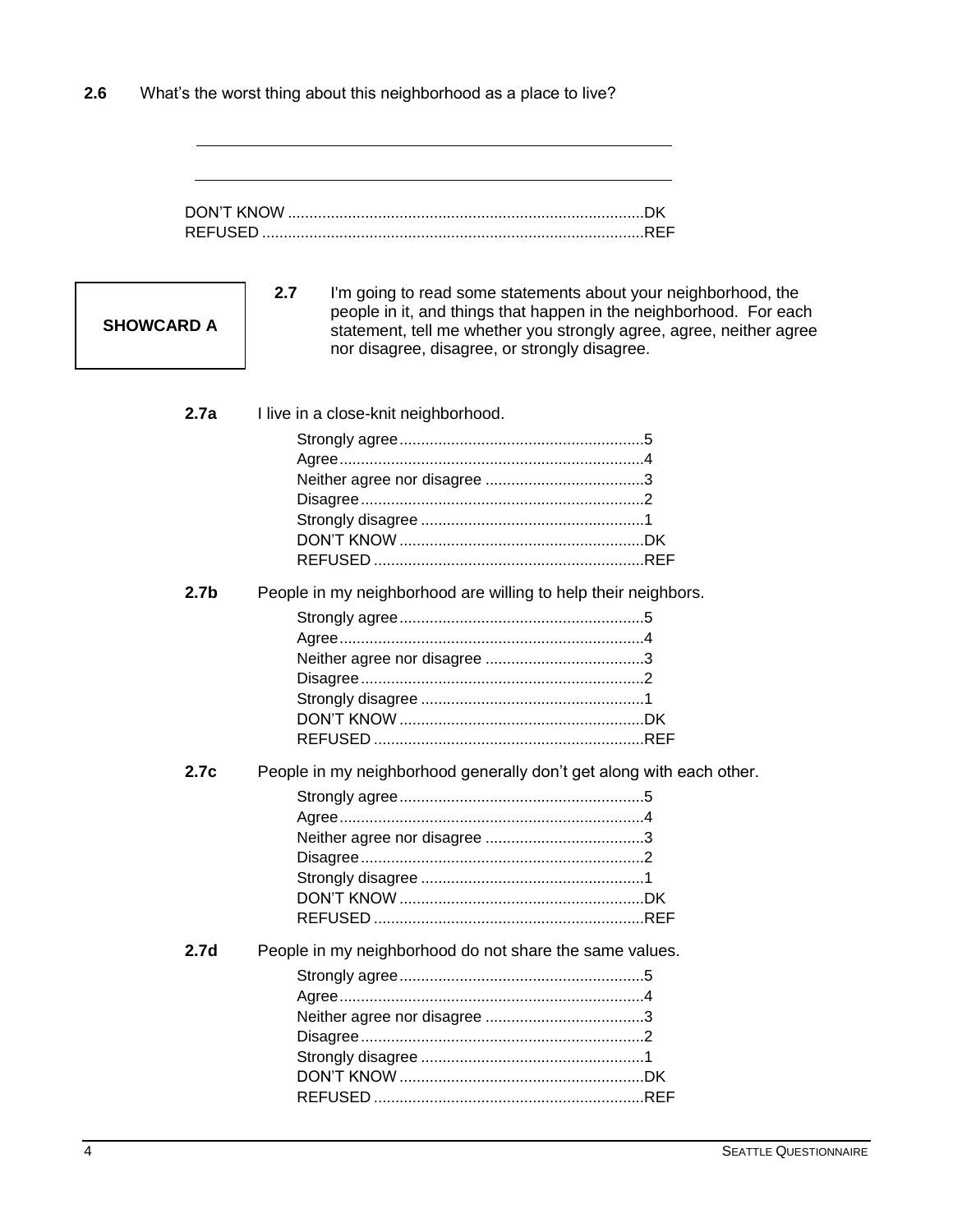| 2.7e | People in my neighborhood can be trusted. |  |
|------|-------------------------------------------|--|
|      |                                           |  |
|      |                                           |  |
|      |                                           |  |
|      |                                           |  |
|      |                                           |  |
|      |                                           |  |
|      |                                           |  |
|      |                                           |  |

**2.8** People from outside this neighborhood often come here to shop or to do business.

# **SHOWCARD B**

**2.9** For each of the following, please tell me if it is very likely, likely, neither likely nor unlikely, unlikely, or very unlikely that people in your neighborhood would act in the following manner:

**2.9a** If a child was showing disrespect to an adult, or acting out of line, how likely is it that people in your neighborhood would scold that child?

**2.9b** If a group of neighborhood children were skipping school and hanging out on a street corner, how likely is it that your neighbors would do something about it?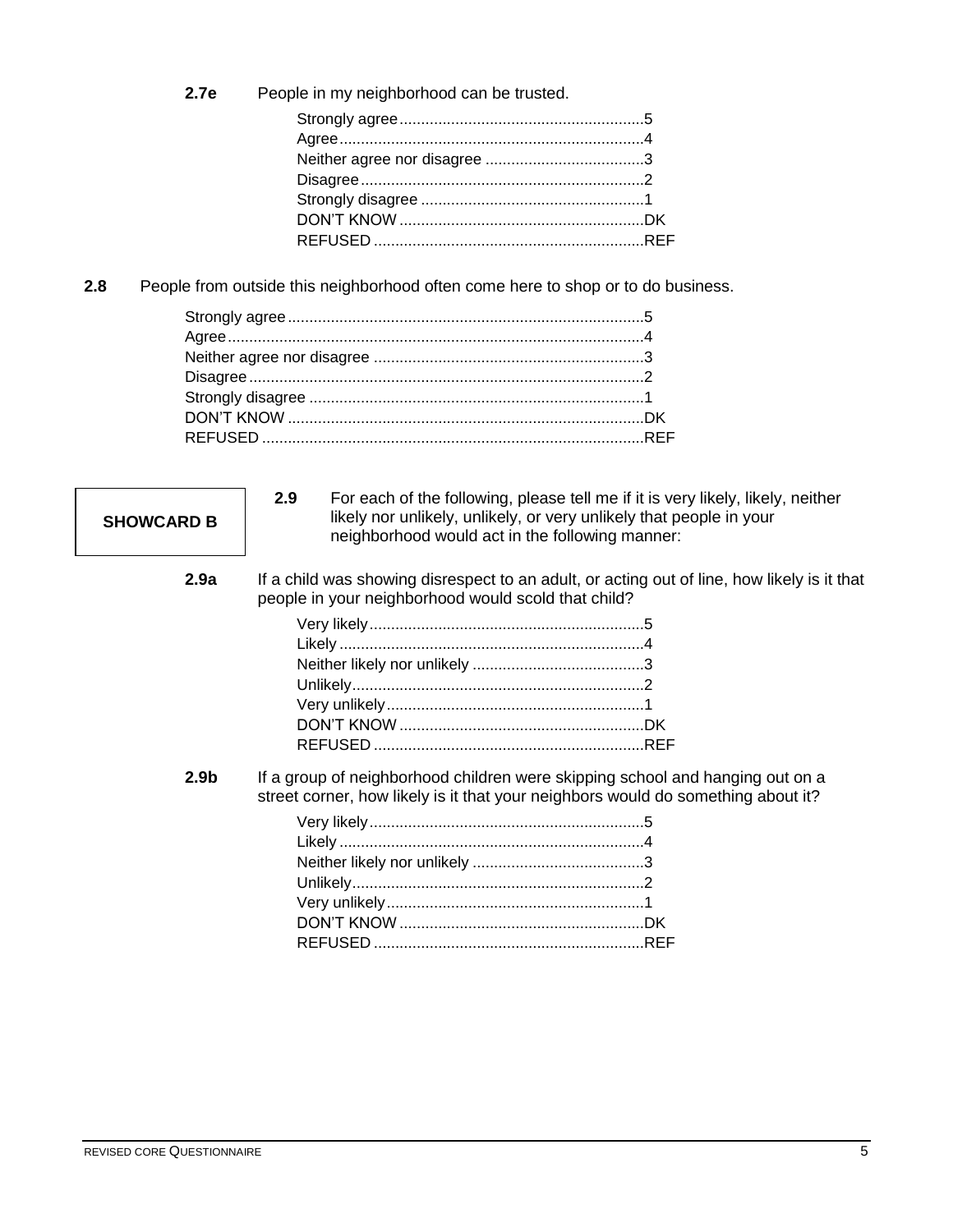$2.9c$ If some children were spray-painting graffiti on a local building, how likely is it that your neighbors would do something about it?

 $2.9<sub>d</sub>$ If a fight broke out in front of their house, how likely is it that your neighbors would do something about it?

 $2.9e$ If the fire station closest to their house was threatened by budget cuts, how likely is it that your neighbors would do something about it?

 $2.10$ How does the future look for this neighborhood? Is this neighborhood likely to:

### SKIP: IF 2.3 IS LESS THAN 1 YEAR, GO TO SEGMENT 3

 $2.11$ A year ago, did you think that your neighborhood was going to get better, stay the same, or get worse?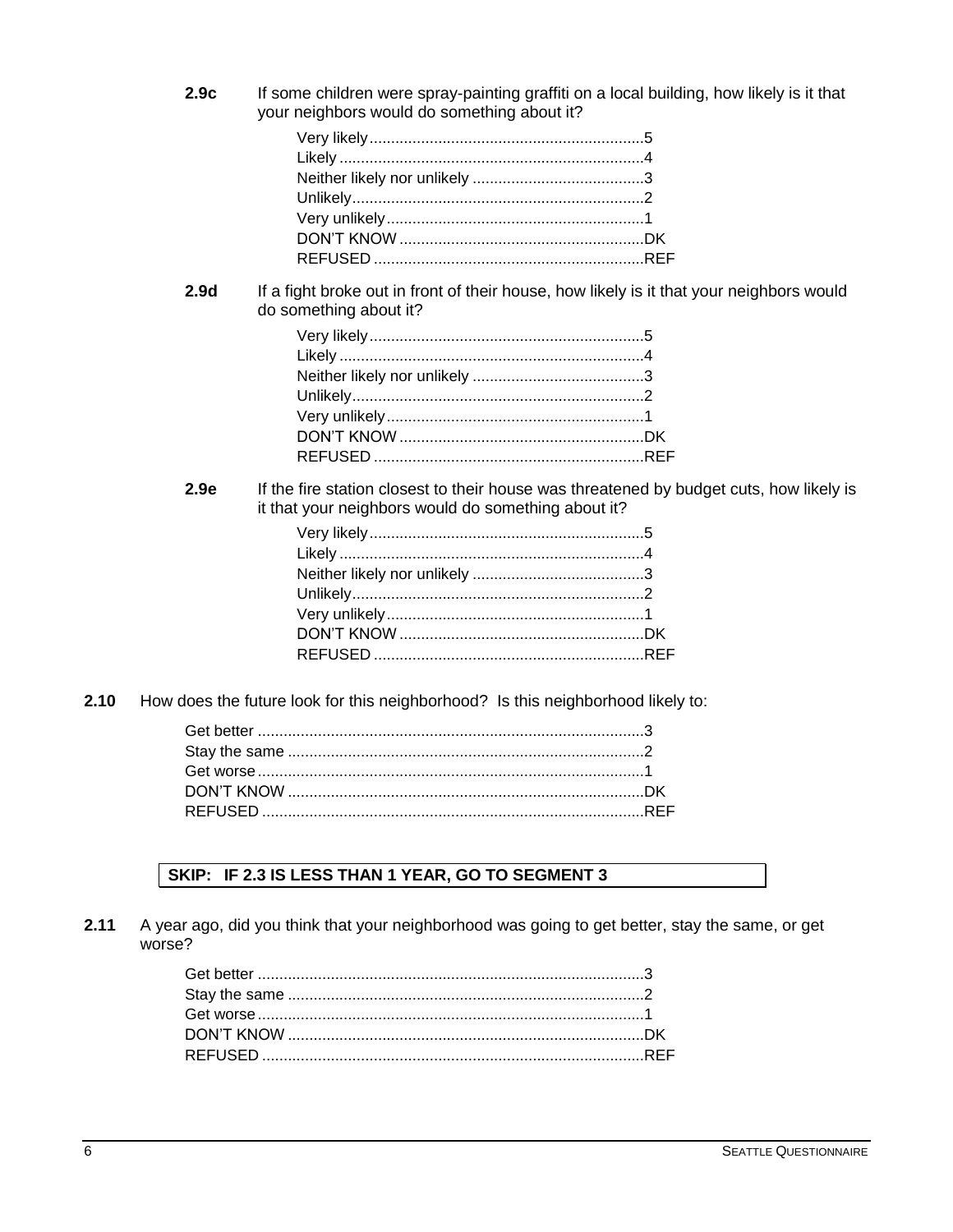# Segment 3:

# Neighborhood Actions

The next set of questions is about problems neighborhood residents sometimes experience and the steps that they may take to correct a problem.

Sometimes people in a neighborhood do things to take care of a local problem, or to take advantage of an opportunity, or to make the neighborhood a better place to live. Please tell me (if you have/if you or any member of your household has) been involved in the following activities in the last 12 months.

**3.1** Have you (or any member of your household) spoken with a local political official like [INSERT SITE SPECIFIC EXAMPLES] about a neighborhood problem or improvement?

**3.2** Have you (or any member of your household) talked to a local religious leader or minister to help with a neighborhood problem or neighborhood improvement?

**3.3** Have you (or any member of your household) gotten together with neighbors to do something about a neighborhood problem or to organize neighborhood improvement?

### **SKIP: IF THERE IS NOT AT LEAST ONE "1" (YES) RESPONSE TO 3.1, 3.2, OR 3.3, GO TO 3.5**

**3.4** Was there any progress on a problem or improvement by doing any of these things?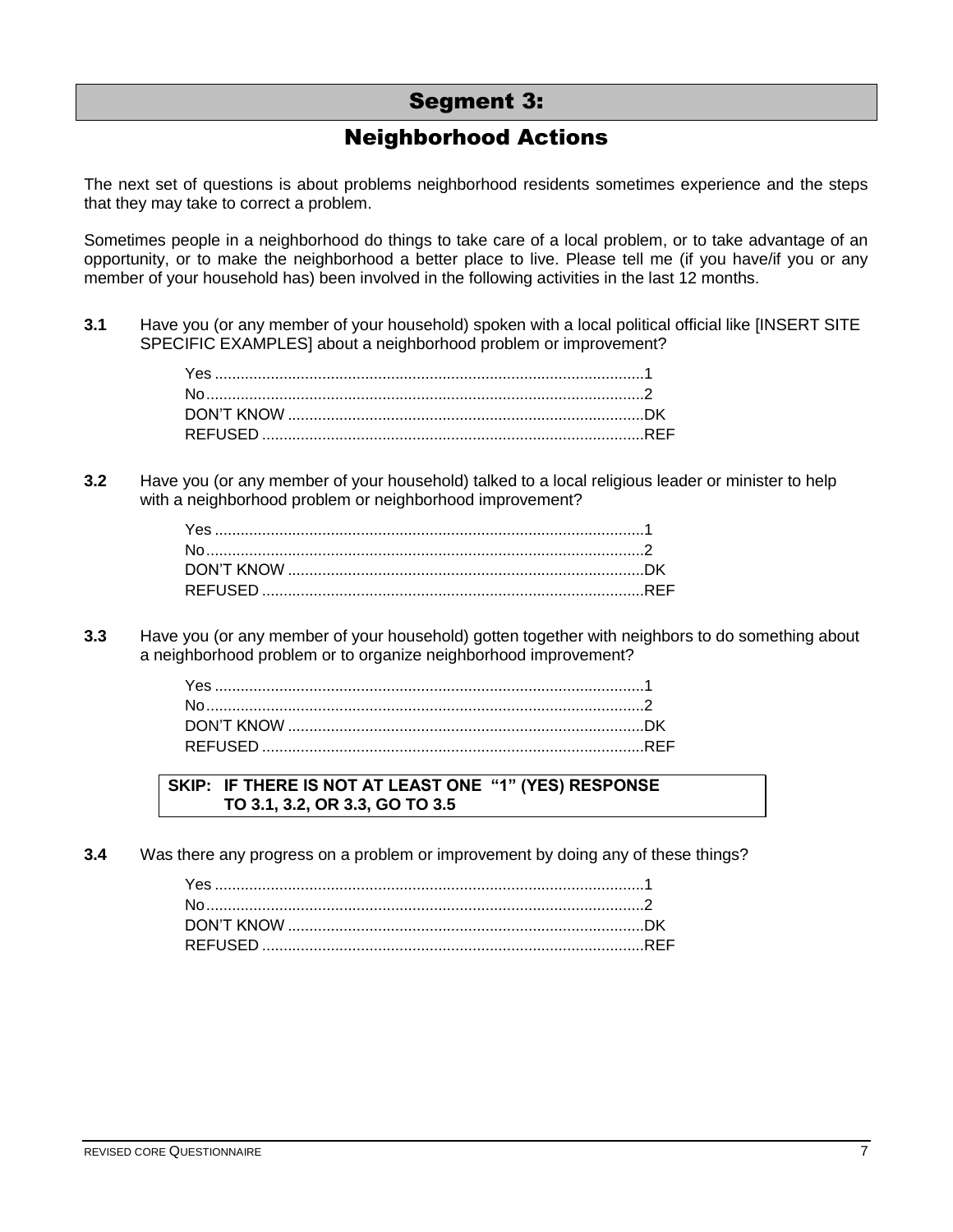| <b>SHOWCARD C</b> | 3.5                                           |                |             |                 |             |   |                                                                | In today's neighborhoods, many people have concerns about safety and<br>security. These next statements have to do with your opinions about<br>these issues. Please tell me whether you agree or disagree with the<br>statement on a scale of 1 to 7 where 1 indicates that you "disagree very<br>strongly" and 7 indicates that you "agree very strongly". If you do not have<br>feelings one way or the other about the issue then use the number 4. |  |
|-------------------|-----------------------------------------------|----------------|-------------|-----------------|-------------|---|----------------------------------------------------------------|--------------------------------------------------------------------------------------------------------------------------------------------------------------------------------------------------------------------------------------------------------------------------------------------------------------------------------------------------------------------------------------------------------------------------------------------------------|--|
| 3.5a              | My neighborhood is a safe place for children. |                |             |                 |             |   |                                                                |                                                                                                                                                                                                                                                                                                                                                                                                                                                        |  |
|                   | $\mathbf{1}$                                  | $\overline{2}$ | 3           | 4               | $5^{\circ}$ | 6 | 7                                                              |                                                                                                                                                                                                                                                                                                                                                                                                                                                        |  |
|                   |                                               |                |             |                 |             |   |                                                                |                                                                                                                                                                                                                                                                                                                                                                                                                                                        |  |
| 3.5 <sub>b</sub>  | I feel safe at home at night.                 |                |             |                 |             |   |                                                                |                                                                                                                                                                                                                                                                                                                                                                                                                                                        |  |
|                   | $\mathbf{1}$                                  | $\overline{2}$ | $3^{\circ}$ |                 | 4 5 6       |   | 7                                                              |                                                                                                                                                                                                                                                                                                                                                                                                                                                        |  |
|                   |                                               |                |             |                 |             |   |                                                                |                                                                                                                                                                                                                                                                                                                                                                                                                                                        |  |
| 3.5c              |                                               |                |             |                 |             |   | I feel safe being out in my neighborhood alone during the day. |                                                                                                                                                                                                                                                                                                                                                                                                                                                        |  |
|                   | $\mathbf{1}$                                  | $\overline{2}$ | 3           | $\overline{4}$  | $5^{\circ}$ | 6 | $\overline{7}$                                                 |                                                                                                                                                                                                                                                                                                                                                                                                                                                        |  |
|                   |                                               |                |             |                 |             |   |                                                                |                                                                                                                                                                                                                                                                                                                                                                                                                                                        |  |
| 3.5d              | with them.                                    |                |             |                 |             |   |                                                                | If someone stopped me at night to ask directions, I would probably stop to speak                                                                                                                                                                                                                                                                                                                                                                       |  |
|                   | $\mathbf{1}$                                  | $\overline{2}$ | $3^{\circ}$ | $4\overline{ }$ | $5^{\circ}$ | 6 | $\overline{7}$                                                 |                                                                                                                                                                                                                                                                                                                                                                                                                                                        |  |
|                   |                                               |                |             |                 |             |   |                                                                |                                                                                                                                                                                                                                                                                                                                                                                                                                                        |  |
| 3.5e              |                                               |                |             |                 |             |   |                                                                | On Halloween, most of the children go trick-or-treating in this neighborhood.                                                                                                                                                                                                                                                                                                                                                                          |  |
|                   | 1                                             | 2              | 3           | 4               | 5           | 6 | 7                                                              |                                                                                                                                                                                                                                                                                                                                                                                                                                                        |  |
|                   |                                               |                |             |                 |             |   |                                                                |                                                                                                                                                                                                                                                                                                                                                                                                                                                        |  |
| 3.5f              | neighborhood.                                 |                |             |                 |             |   |                                                                | Most criminal activity going on here is committed by people living outside of this                                                                                                                                                                                                                                                                                                                                                                     |  |
|                   | $\mathbf{1}$                                  | 2              |             | $3 \t 4 \t 5$   |             | 6 | $\overline{7}$                                                 |                                                                                                                                                                                                                                                                                                                                                                                                                                                        |  |
|                   |                                               |                |             |                 |             |   |                                                                |                                                                                                                                                                                                                                                                                                                                                                                                                                                        |  |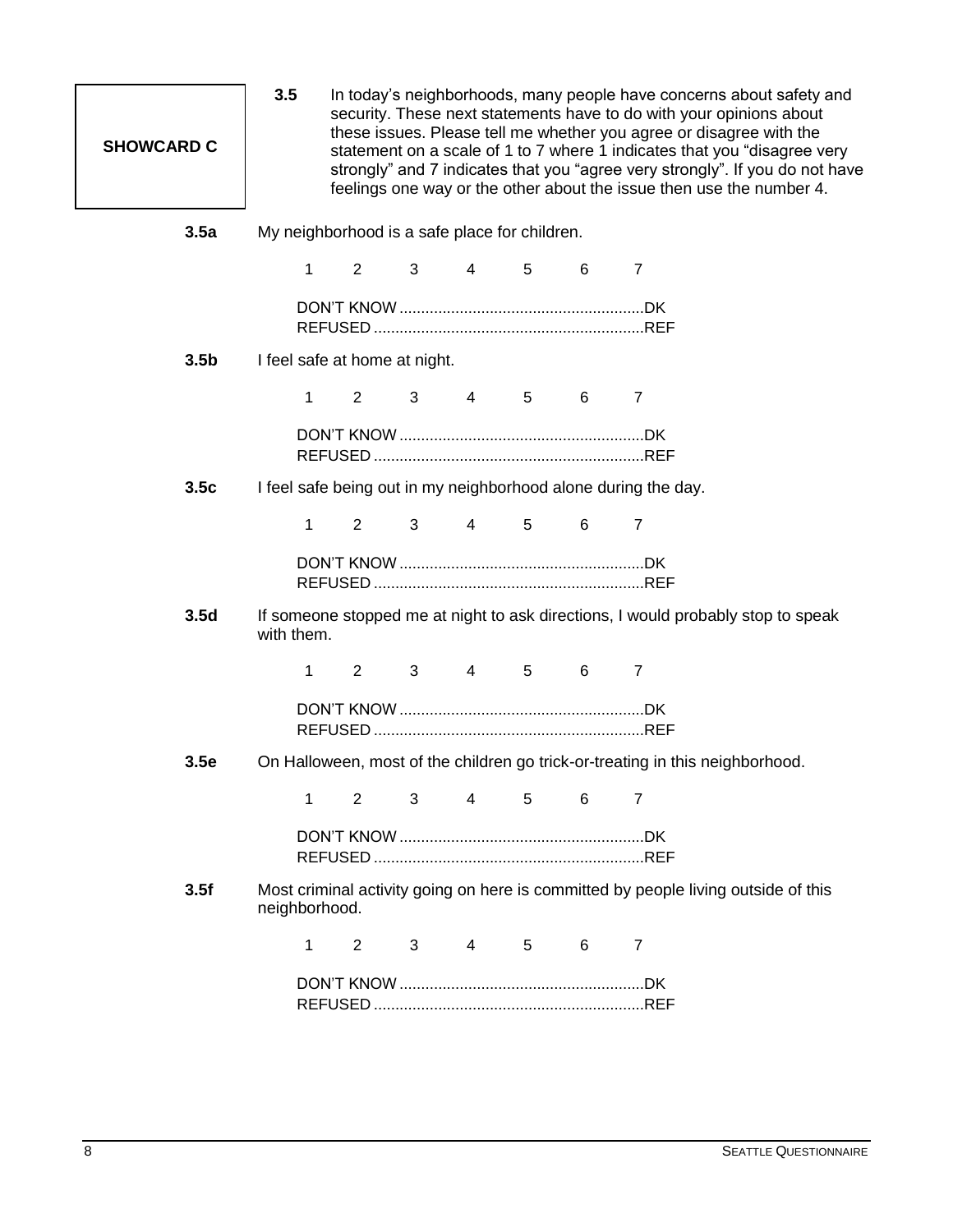| <b>SHOWCARD D</b> | 3.6<br>Next, I'm going to read a list of conditions that neighborhoods may have.<br>Please tell me whether the condition is "very rare" or "very common" in<br>your neighborhood by using a scale of 0 to 6 where 0 indicates that the<br>condition does not occur in your neighborhood, 1 indicates that the<br>condition is "very rare" and 6 indicates that the condition is "very common".<br>If the problem is neither common nor rare then use the number 3. |             |                                  |              |              |                                                     |             |   |  |  |
|-------------------|--------------------------------------------------------------------------------------------------------------------------------------------------------------------------------------------------------------------------------------------------------------------------------------------------------------------------------------------------------------------------------------------------------------------------------------------------------------------|-------------|----------------------------------|--------------|--------------|-----------------------------------------------------|-------------|---|--|--|
| 3.6a              |                                                                                                                                                                                                                                                                                                                                                                                                                                                                    |             | Graffiti on buildings and walls. |              |              |                                                     |             |   |  |  |
|                   |                                                                                                                                                                                                                                                                                                                                                                                                                                                                    | $\mathbf 0$ | $\mathbf{1}$                     | $2^{\circ}$  |              | $3 \qquad 4$                                        | 5           | 6 |  |  |
|                   |                                                                                                                                                                                                                                                                                                                                                                                                                                                                    |             |                                  |              |              |                                                     |             |   |  |  |
| 3.6 <sub>b</sub>  |                                                                                                                                                                                                                                                                                                                                                                                                                                                                    |             |                                  |              |              | Litter or trash on the sidewalks and streets.       |             |   |  |  |
|                   |                                                                                                                                                                                                                                                                                                                                                                                                                                                                    | 0           | $\mathbf{1}$                     | $2^{\circ}$  | $3^{\circ}$  | 4                                                   | 5           | 6 |  |  |
|                   |                                                                                                                                                                                                                                                                                                                                                                                                                                                                    |             |                                  |              |              |                                                     |             |   |  |  |
| 3.6c              | Abandoned cars.                                                                                                                                                                                                                                                                                                                                                                                                                                                    |             |                                  |              |              |                                                     |             |   |  |  |
|                   |                                                                                                                                                                                                                                                                                                                                                                                                                                                                    | 0           | $\mathbf{1}$                     | $2^{\circ}$  | $3^{\circ}$  | $\overline{4}$                                      | 5           | 6 |  |  |
|                   |                                                                                                                                                                                                                                                                                                                                                                                                                                                                    |             |                                  |              |              |                                                     |             |   |  |  |
| 3.6 <sub>d</sub>  |                                                                                                                                                                                                                                                                                                                                                                                                                                                                    |             |                                  |              |              | Vacant, abandoned or boarded up buildings.          |             |   |  |  |
|                   |                                                                                                                                                                                                                                                                                                                                                                                                                                                                    | 0           | 1                                | $\mathbf{2}$ | 3            | $\overline{4}$                                      | 5           | 6 |  |  |
|                   |                                                                                                                                                                                                                                                                                                                                                                                                                                                                    |             |                                  |              |              |                                                     |             |   |  |  |
| 3.6e              |                                                                                                                                                                                                                                                                                                                                                                                                                                                                    |             |                                  |              |              | Drug dealers, drug users, or drunks hanging around. |             |   |  |  |
|                   |                                                                                                                                                                                                                                                                                                                                                                                                                                                                    |             | 0 1 2                            |              | $3 \sim$     | 4                                                   | $5^{\circ}$ | 6 |  |  |
|                   |                                                                                                                                                                                                                                                                                                                                                                                                                                                                    |             |                                  |              |              |                                                     |             |   |  |  |
| 3.6f              |                                                                                                                                                                                                                                                                                                                                                                                                                                                                    |             | Traffic safety problems.         |              |              |                                                     |             |   |  |  |
|                   |                                                                                                                                                                                                                                                                                                                                                                                                                                                                    | $\mathbf 0$ | $\mathbf{1}$                     |              | $2 \qquad 3$ | 4                                                   | 5           | 6 |  |  |
|                   |                                                                                                                                                                                                                                                                                                                                                                                                                                                                    |             |                                  |              |              |                                                     |             |   |  |  |
| 3.6 <sub>g</sub>  |                                                                                                                                                                                                                                                                                                                                                                                                                                                                    |             | Gangs/gang activity.             |              |              |                                                     |             |   |  |  |
|                   |                                                                                                                                                                                                                                                                                                                                                                                                                                                                    | $\Omega$    | $\mathbf{1}$                     |              | 2 3 4        |                                                     | 5           | 6 |  |  |
|                   |                                                                                                                                                                                                                                                                                                                                                                                                                                                                    |             |                                  |              |              |                                                     |             |   |  |  |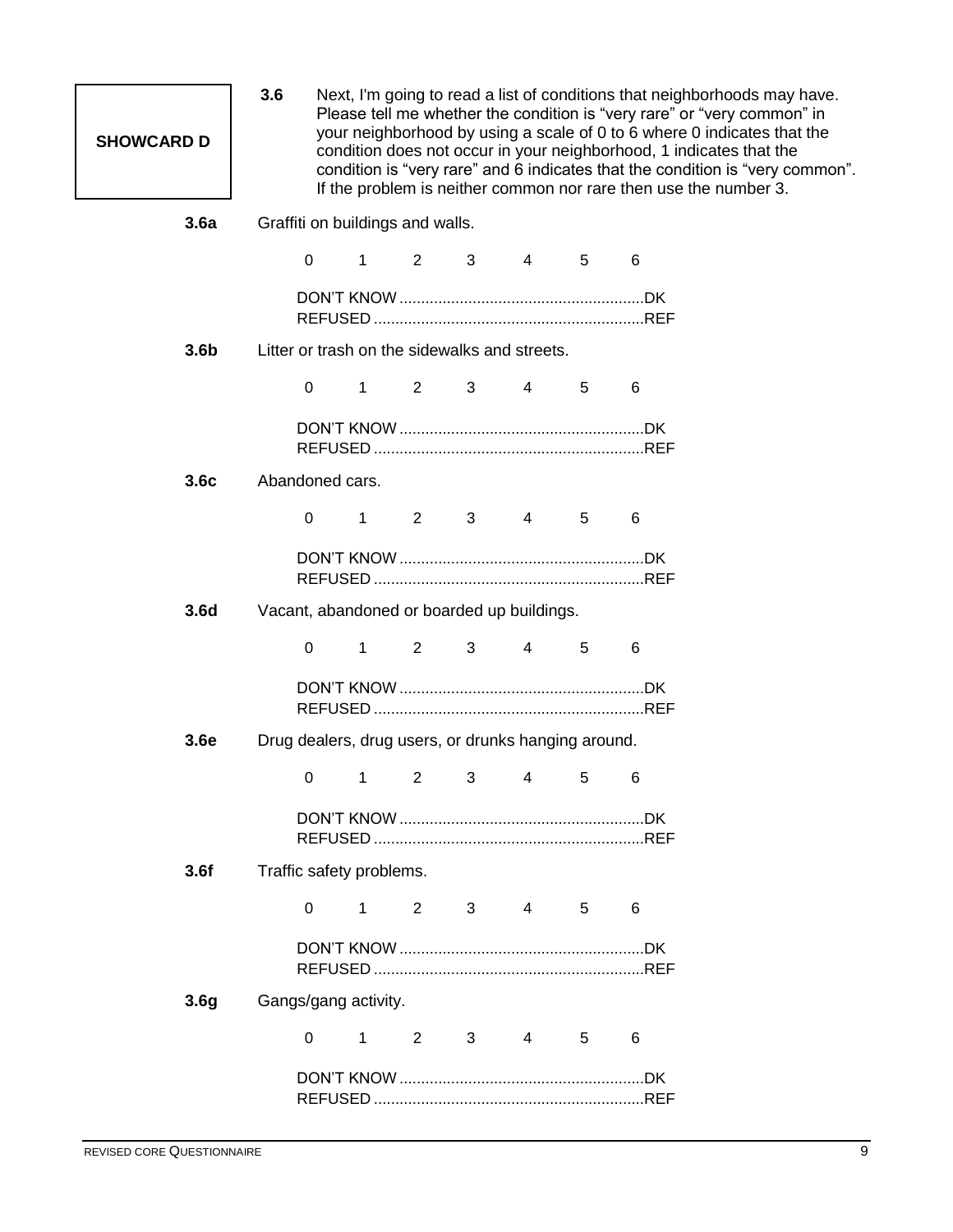| 3.6h             | Bad odors or smells from a factory, trash, etc. |                   |  |  |             |  |  |   |  |  |
|------------------|-------------------------------------------------|-------------------|--|--|-------------|--|--|---|--|--|
|                  |                                                 |                   |  |  | 0 1 2 3 4 5 |  |  | 6 |  |  |
|                  |                                                 |                   |  |  |             |  |  |   |  |  |
| 3.61             |                                                 | Prostitution.     |  |  |             |  |  |   |  |  |
|                  |                                                 |                   |  |  | 0 1 2 3 4 5 |  |  | 6 |  |  |
|                  |                                                 |                   |  |  |             |  |  |   |  |  |
| 3.6 <sub>i</sub> |                                                 | Racial incidents. |  |  |             |  |  |   |  |  |
|                  |                                                 | 0                 |  |  | 1 2 3 4 5   |  |  | 6 |  |  |
|                  |                                                 |                   |  |  |             |  |  |   |  |  |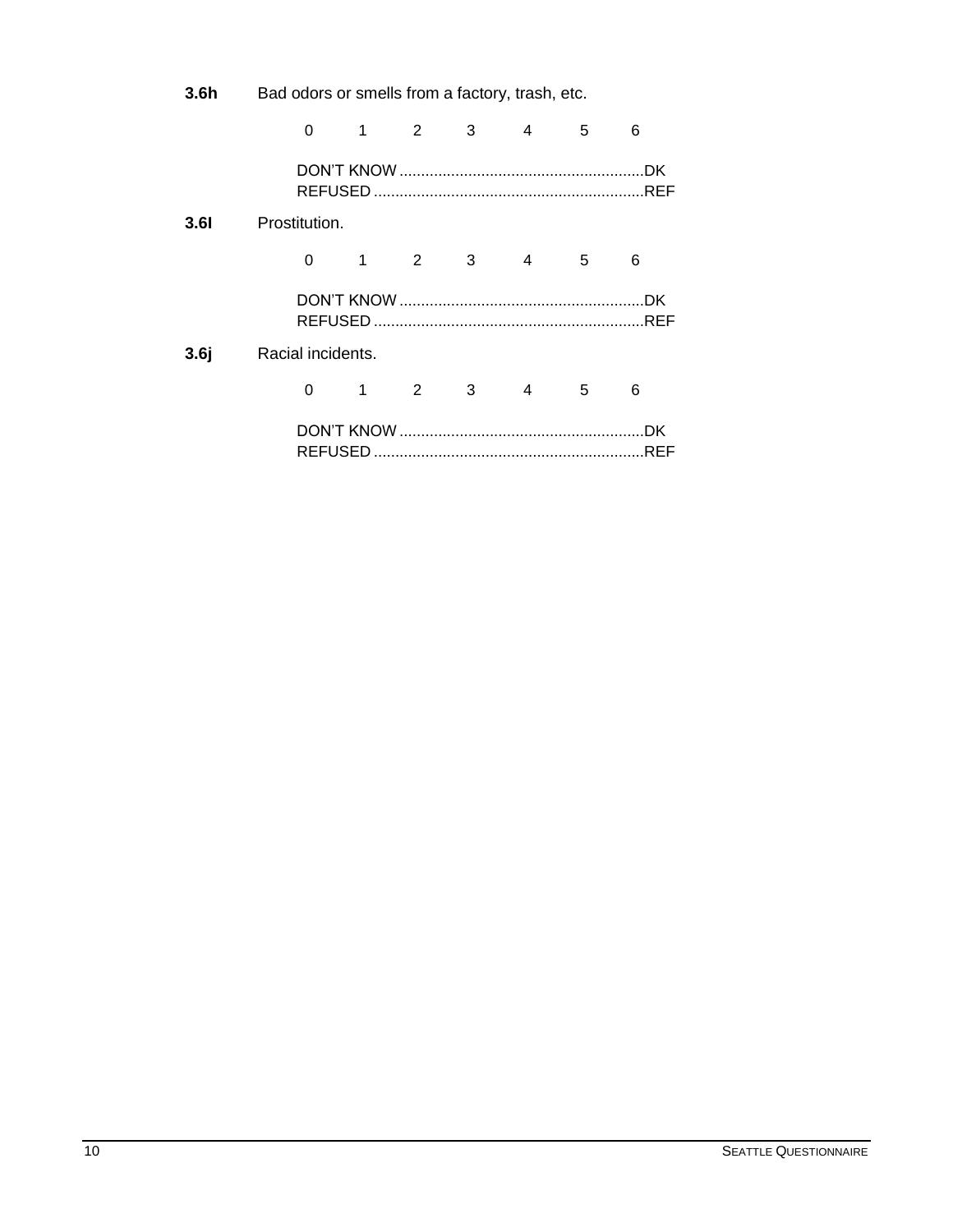# Segment 4:

# Services and Amenities

**SHOWCARD E**

- **4.1** Now I am going to ask you about how satisfied you are with several specific conditions and services in your neighborhood. Please use a scale of 1 to 7, where 1 indicates that you are "very dissatisfied" with the service and 7 indicates that you are "very satisfied" with the service. If you do not have feelings one way or the other about the service then use the number 4. If you think that the service does not apply to your neighborhood then just tell me that it doesn't apply.
- **4.1a** On a scale of 1 to 7, how satisfied are you with street lighting?

1 2 3 4 5 6 7

| 4.1 <sub>b</sub> |                |                                | What about street cleaning? |                     |       |    |   |
|------------------|----------------|--------------------------------|-----------------------------|---------------------|-------|----|---|
|                  | 1              | $2 \left( \frac{1}{2} \right)$ | $3^{\circ}$                 |                     | 4 5 6 |    | 7 |
|                  |                |                                |                             |                     |       |    |   |
| 4.1c             |                |                                | How about trash collection? |                     |       |    |   |
|                  | 1              | $\overline{2}$                 |                             | $3 \quad 4 \quad 5$ |       | 6  | 7 |
|                  |                |                                |                             |                     |       |    |   |
| 4.1 <sub>d</sub> | Snow removal?  |                                |                             |                     |       |    |   |
|                  | 1              | 2                              | 3                           | 4 5                 |       | 6  | 7 |
|                  |                |                                |                             |                     |       |    |   |
| 4.1e             | Street repair? |                                |                             |                     |       |    |   |
|                  | 1              | 2                              |                             | $3 \quad 4 \quad 5$ |       | 6. | 7 |
|                  |                |                                |                             |                     |       |    |   |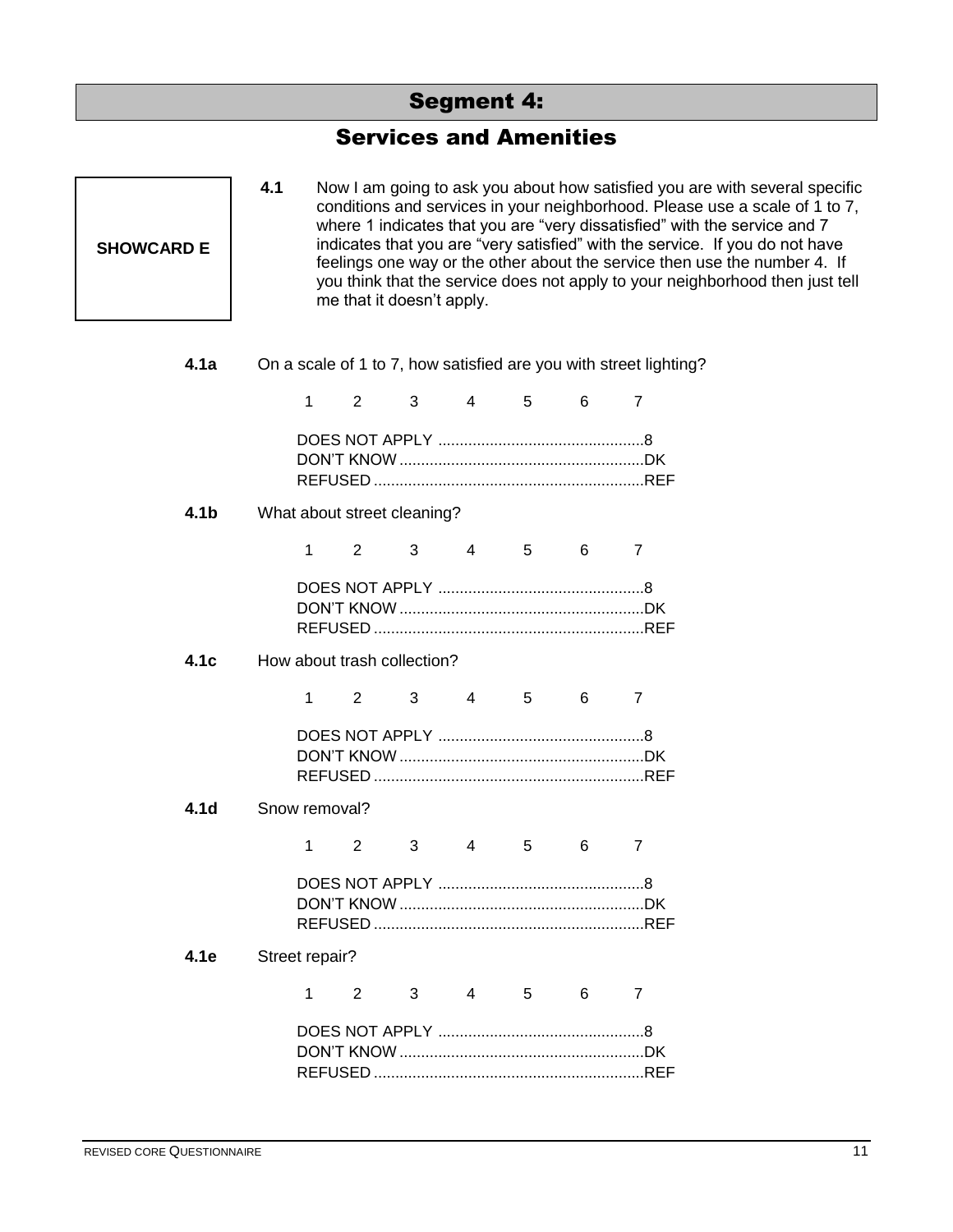### **4.1f** Fire department services?

**4.1g** 

**SHOWCARD F**

|                           |  |                |   |  | 5 | 6 |  |  |  |
|---------------------------|--|----------------|---|--|---|---|--|--|--|
|                           |  |                |   |  |   |   |  |  |  |
| Ambulance Services (EMS)? |  |                |   |  |   |   |  |  |  |
|                           |  | $\overline{2}$ | 3 |  | 5 | 6 |  |  |  |
|                           |  |                |   |  |   |   |  |  |  |

### **4.2** Thinking about the police serving your neighborhood, how strongly do you agree with the following statements. The response categories are: strongly agree, agree, neither agree nor disagree, disagree, and strongly disagree.

### **Generally, the police serving my neighborhood is:**

| 4.2a | Fair when dealing with residents.   |  |
|------|-------------------------------------|--|
|      |                                     |  |
|      |                                     |  |
|      |                                     |  |
|      |                                     |  |
|      |                                     |  |
|      |                                     |  |
|      |                                     |  |
| 4.2b | Polite when dealing with residents. |  |
|      |                                     |  |
|      |                                     |  |
|      |                                     |  |
|      |                                     |  |
|      |                                     |  |
|      |                                     |  |
|      |                                     |  |
|      |                                     |  |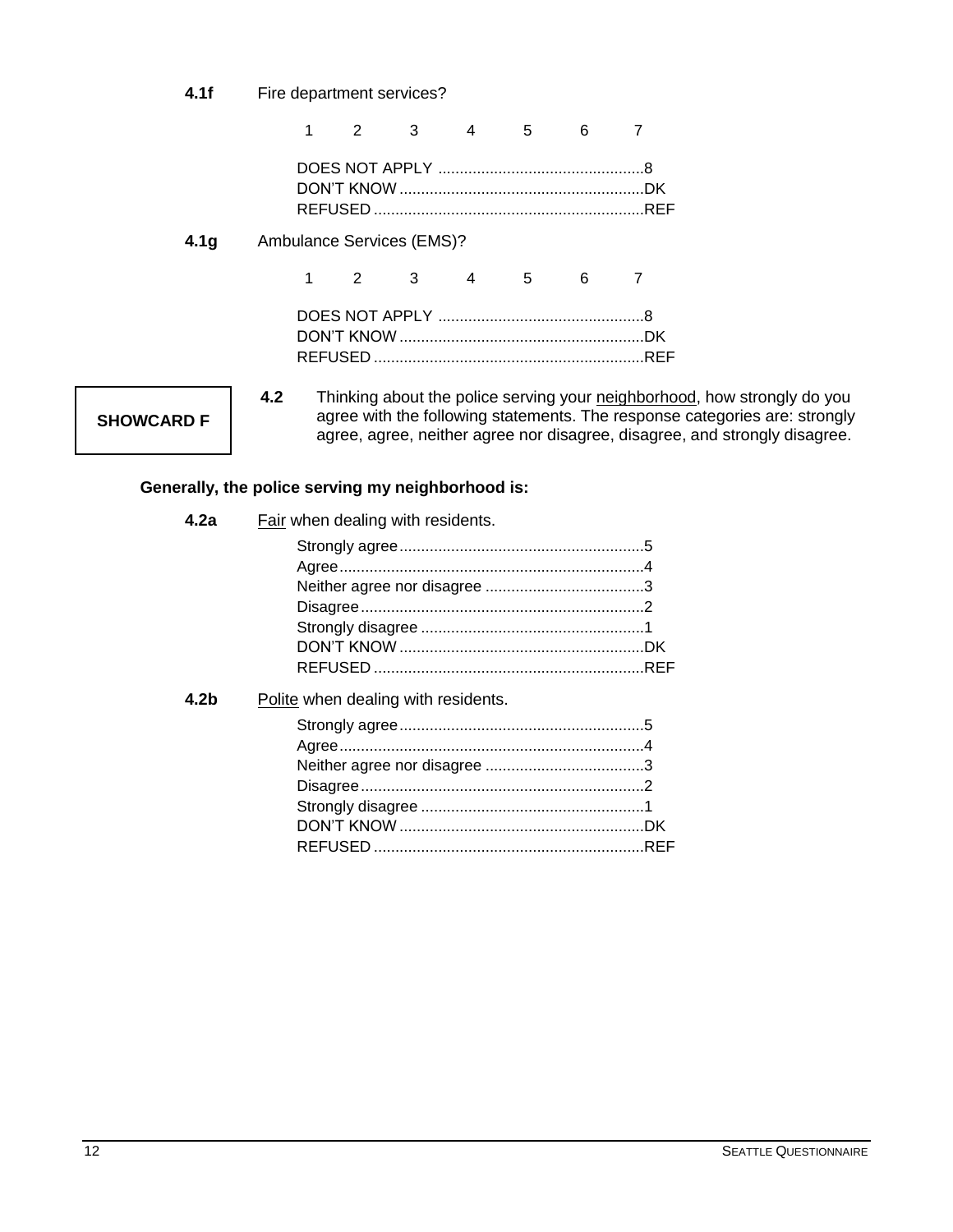| 4.2c             | Helpful when dealing with residents. |  |
|------------------|--------------------------------------|--|
|                  |                                      |  |
|                  |                                      |  |
|                  |                                      |  |
|                  |                                      |  |
|                  |                                      |  |
|                  |                                      |  |
|                  |                                      |  |
| 4.2 <sub>d</sub> | Honest when dealing with residents.  |  |
|                  |                                      |  |
|                  |                                      |  |
|                  |                                      |  |
|                  |                                      |  |
|                  |                                      |  |
|                  |                                      |  |
|                  |                                      |  |
|                  |                                      |  |
| 4.2e             | Quick to respond when called.        |  |
|                  |                                      |  |
|                  |                                      |  |
|                  |                                      |  |
|                  |                                      |  |
|                  |                                      |  |
|                  |                                      |  |
|                  |                                      |  |
| 4.2f             | Able to speak my language.           |  |
|                  |                                      |  |
|                  |                                      |  |
|                  |                                      |  |
|                  |                                      |  |
|                  |                                      |  |
|                  |                                      |  |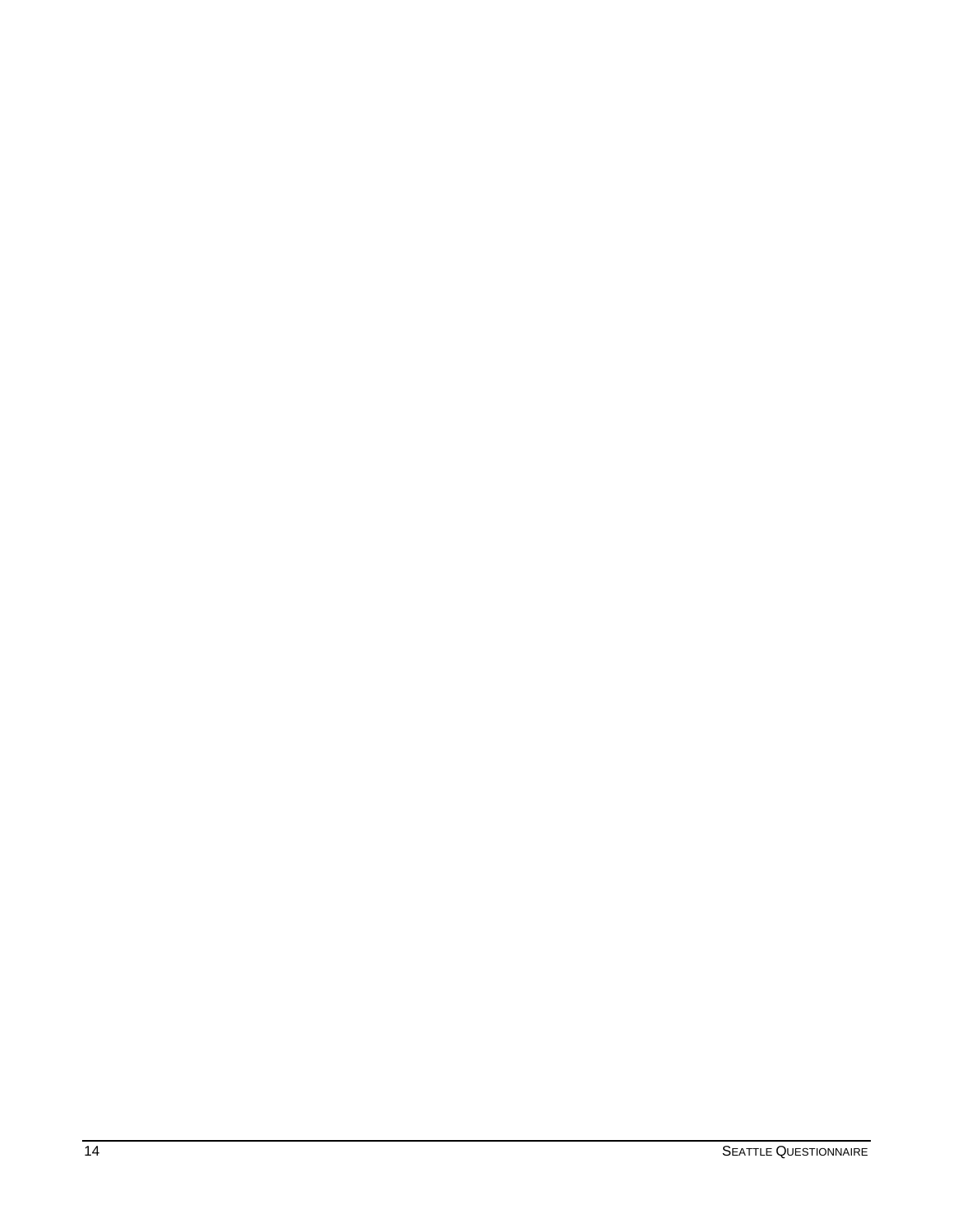**THIS PAGE LEFT INTENTIONALLY BLANK**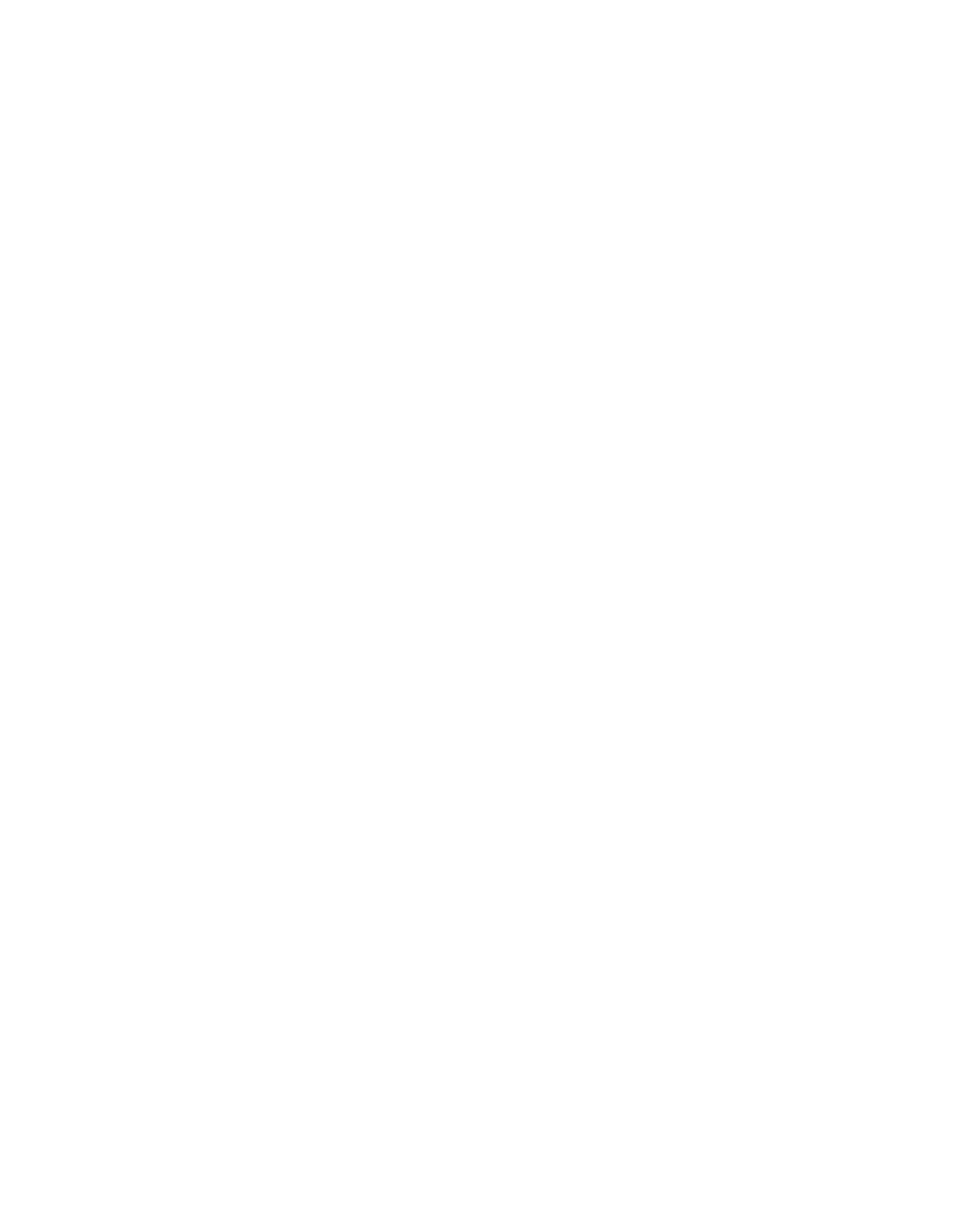# **Segment 5:**

# **Organizations and Volunteerism**

 $5.1$ Now I'd like to ask you some questions about organizations in and around your community and your involvement with those organizations.

Over the past 12 months, have you volunteered or helped out with activities in your community?

### IF YES:

| 5.1a             | Was the volunteer work in your neighborhood? |  |
|------------------|----------------------------------------------|--|
|                  |                                              |  |
|                  |                                              |  |
|                  |                                              |  |
|                  |                                              |  |
| 5.1 <sub>b</sub> | Did you do volunteer work with youth?        |  |
|                  |                                              |  |
|                  |                                              |  |
|                  |                                              |  |
|                  |                                              |  |
| 5.1c             | How often do you volunteer?                  |  |
|                  |                                              |  |
|                  |                                              |  |
|                  |                                              |  |
|                  |                                              |  |
|                  |                                              |  |
|                  |                                              |  |

#### $5.2$ What is your religious preference?

Ē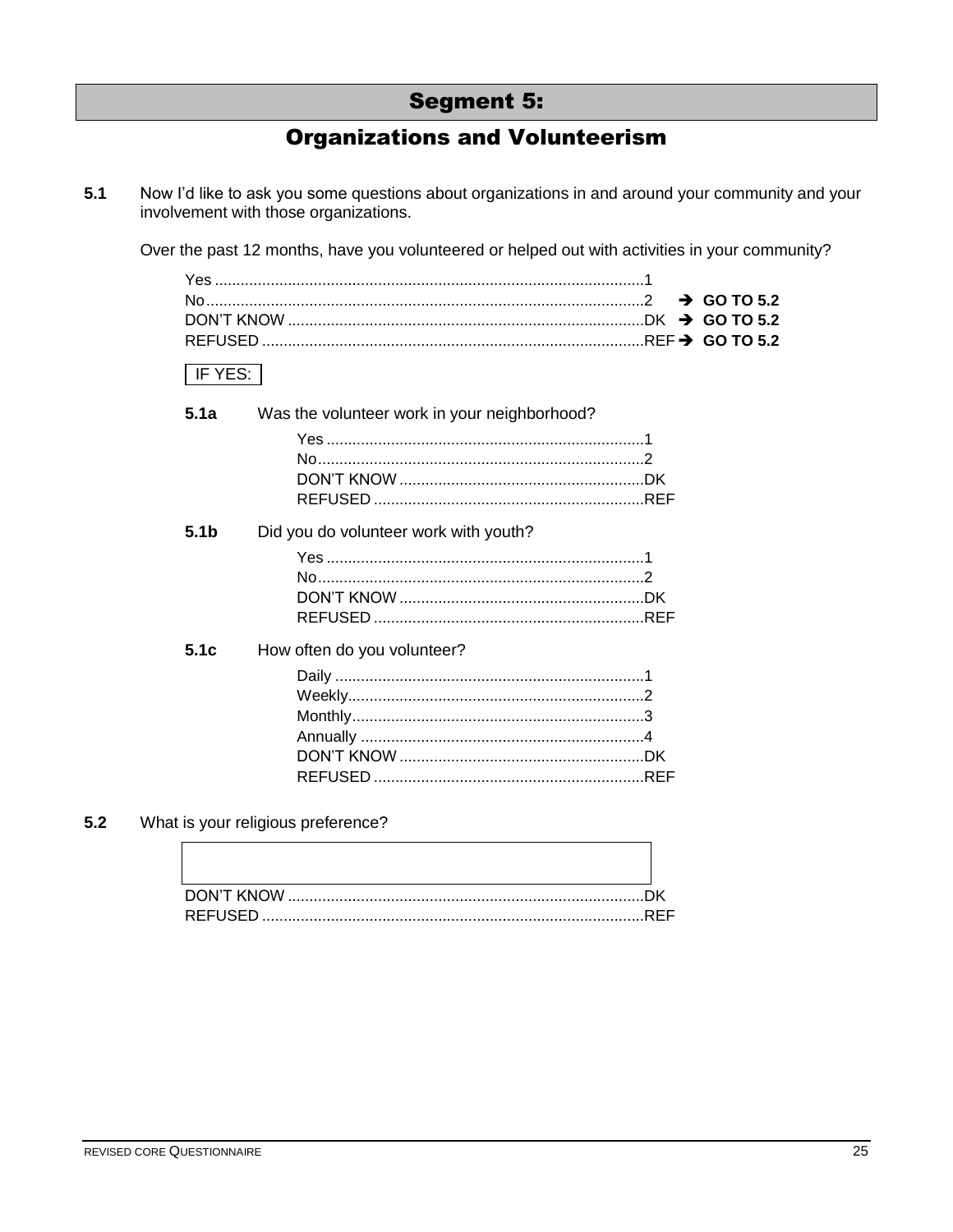$5.3$ Do you attend religious services inside your neighborhood or outside your neighborhood?

 $5.4$ To your knowledge has there been any sort of neighborhood get-together during the past year-say a festival, celebration, picnic-something like that?

| 5.4a | Did you attend? |  |
|------|-----------------|--|
|      |                 |  |
|      |                 |  |
|      |                 |  |
|      |                 |  |
| 5.4b | Why not?        |  |
|      |                 |  |
|      |                 |  |
|      |                 |  |
|      |                 |  |

 $5.5$ In the past twelve months, have you served as an officer or served on a committee of any local club or organization or religious organization?

 $5.5a$ Is this organization inside your neighborhood or outside your neighborhood?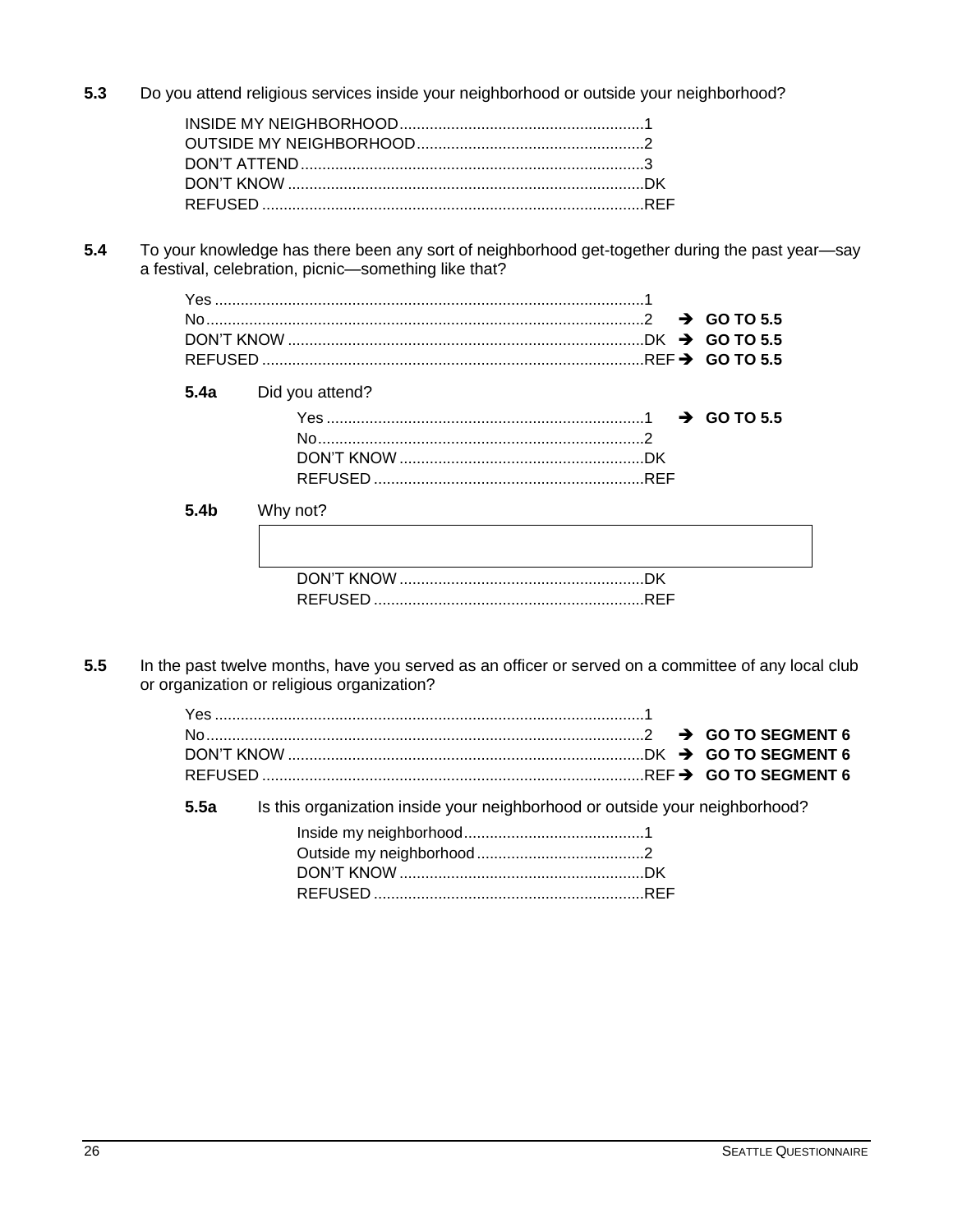# Segment 6:

# Family Hardship

Sometimes families have trouble paying a bill or getting the goods and services they need because they do not have enough money. The next several questions ask about these kinds of experiences you may have had in the last 12 months.

**6.1** During the past 12 months, did you (or any member of your household) not fill or postpone filling a prescription for drugs when you (or another member of your household) needed them?

| No.  |                                                                                                                        |  |  |
|------|------------------------------------------------------------------------------------------------------------------------|--|--|
|      |                                                                                                                        |  |  |
|      |                                                                                                                        |  |  |
| 6.1a | Was lack of insurance or money a reason why you (or any member of your<br>household) did not get the drugs you needed? |  |  |
|      | YES, LACK OF INSURANCE OR MONEY1                                                                                       |  |  |
|      |                                                                                                                        |  |  |
|      |                                                                                                                        |  |  |
|      |                                                                                                                        |  |  |

**6.2** During the last 12 months, was there a time when (you/you and your family) were not able to pay your mortgage, rent or utility bills?

**6.3** In the last twelve months were you evicted due to non-payment of bills?

**6.3a** In the last twelve months did you move voluntarily due to non-payment of bills?

**6.3b** Have your utilities been cut off in the last 12 months due to non-payment of bills? Yes ..........................................................................1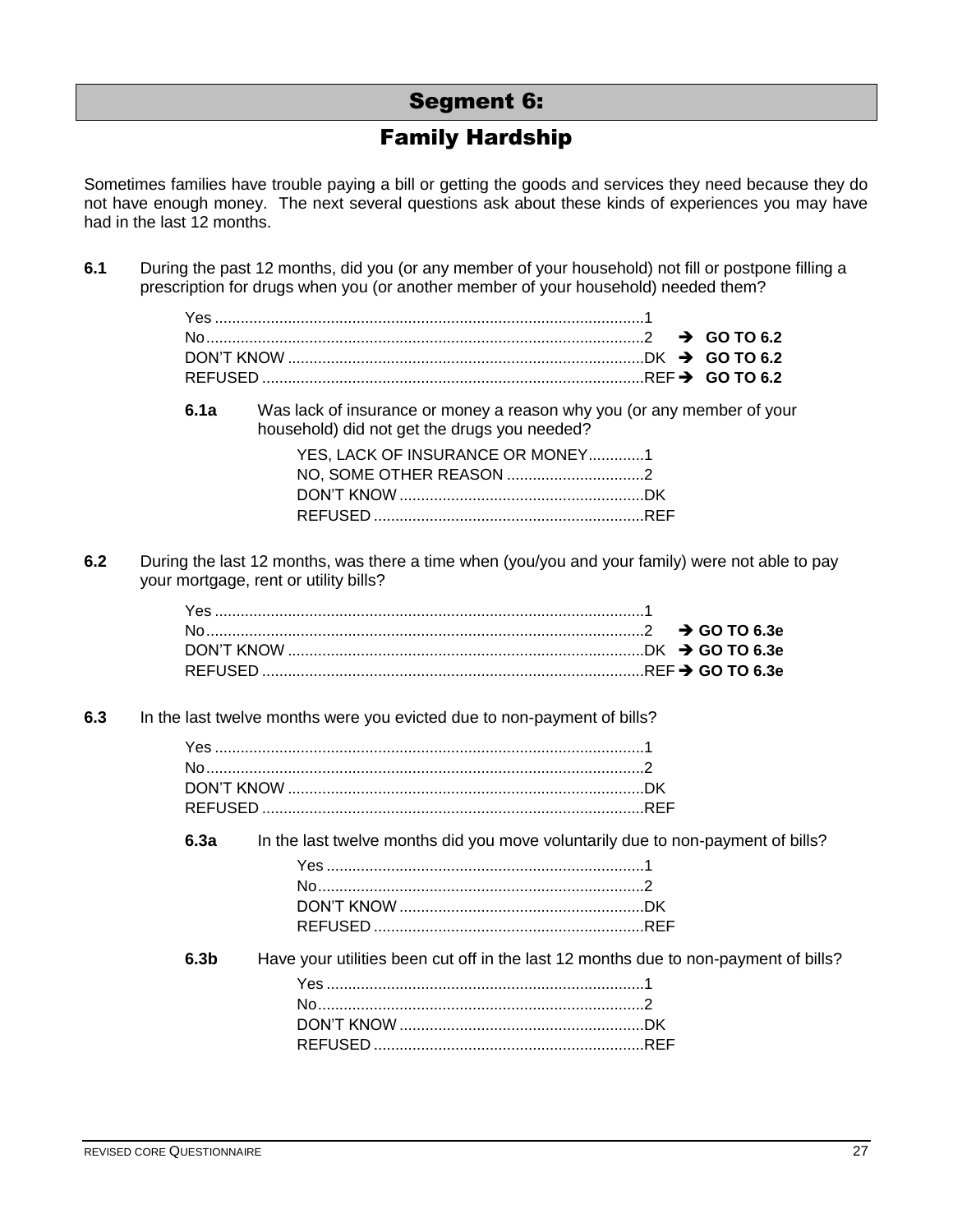| Has your phone been cut off in the last 12 months due to non-payment of bills?                     |
|----------------------------------------------------------------------------------------------------|
|                                                                                                    |
|                                                                                                    |
| For how long was it cut off? SELECT ONLY ONE.                                                      |
| HOURS<br>DAYS<br>WEEKS<br><b>MONTHS</b>                                                            |
| In the last twelve months were any of your belongings repossessed due to non-<br>payment of bills? |
|                                                                                                    |
|                                                                                                    |

**6.4a** In the last 12 months, that is, since [NAME OF CURRENT MONTH] of last year, was your family ever without enough money to buy food?

| 6.4b | Was that rarely true, sometimes true or often true? |  |  |  |
|------|-----------------------------------------------------|--|--|--|
|      |                                                     |  |  |  |
|      |                                                     |  |  |  |
|      |                                                     |  |  |  |
|      |                                                     |  |  |  |
|      |                                                     |  |  |  |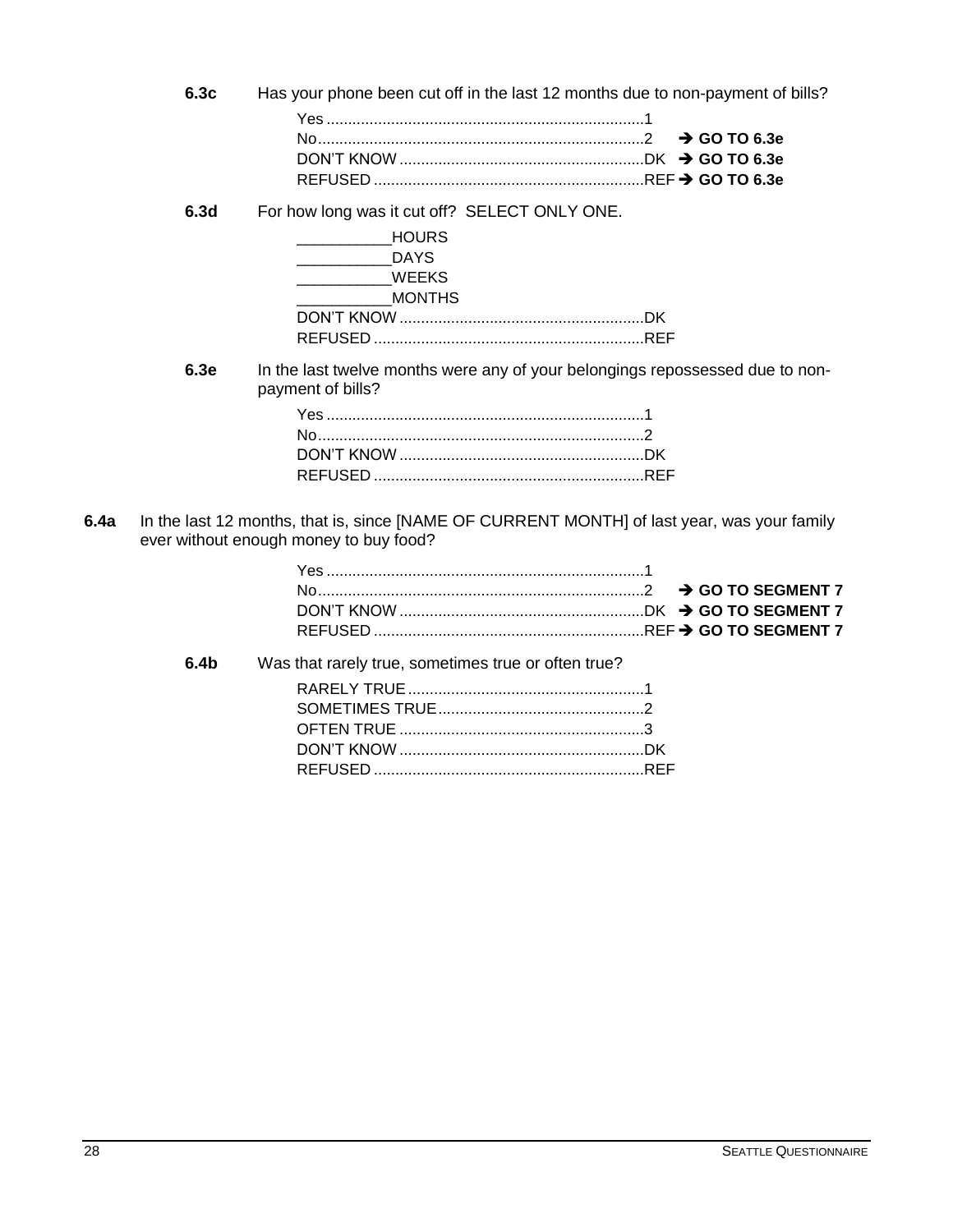# Segment 7:

# Focus Child

### **SKIP: IF NO FOCUS CHILD, GO TO SEGMENT 8**

I selected one of the children in your household to ask about. The information you share with us about this child, when combined with the same information from other households, will help us understand the experiences of children in your neighborhood.

### **SKIP: IF CHILD IS 2 YEARS OLD OR OLDER CONTINUE; IF CHILD IS UNDER THE AGE OF 2 GO TO 7.6**

Now I want to ask you some questions about [FOCUS CHILD]'s education, activities and health.

First I'd like to ask about [FOCUS CHILD]'s education.

**7.1** What grade in school is [FOCUS CHILD] attending?

| <b>FI INFO:</b>                                           |
|-----------------------------------------------------------|
| IF R REPORTS THAT THE CHILD IS IN SPECIAL EDUCATION, CODE |
| SPECIAL EDUCATION AND GRADE.                              |
|                                                           |

| NURSERY/PRESCHOOL/PRE-KINDERGARTEN/ |  |
|-------------------------------------|--|
| HEAD START TRANSITIONAL             |  |
|                                     |  |
|                                     |  |
|                                     |  |
|                                     |  |
|                                     |  |
|                                     |  |
|                                     |  |
|                                     |  |
|                                     |  |
|                                     |  |
|                                     |  |
|                                     |  |
|                                     |  |
|                                     |  |

**7.2** What is the name of the school [FOCUS CHILD] attends?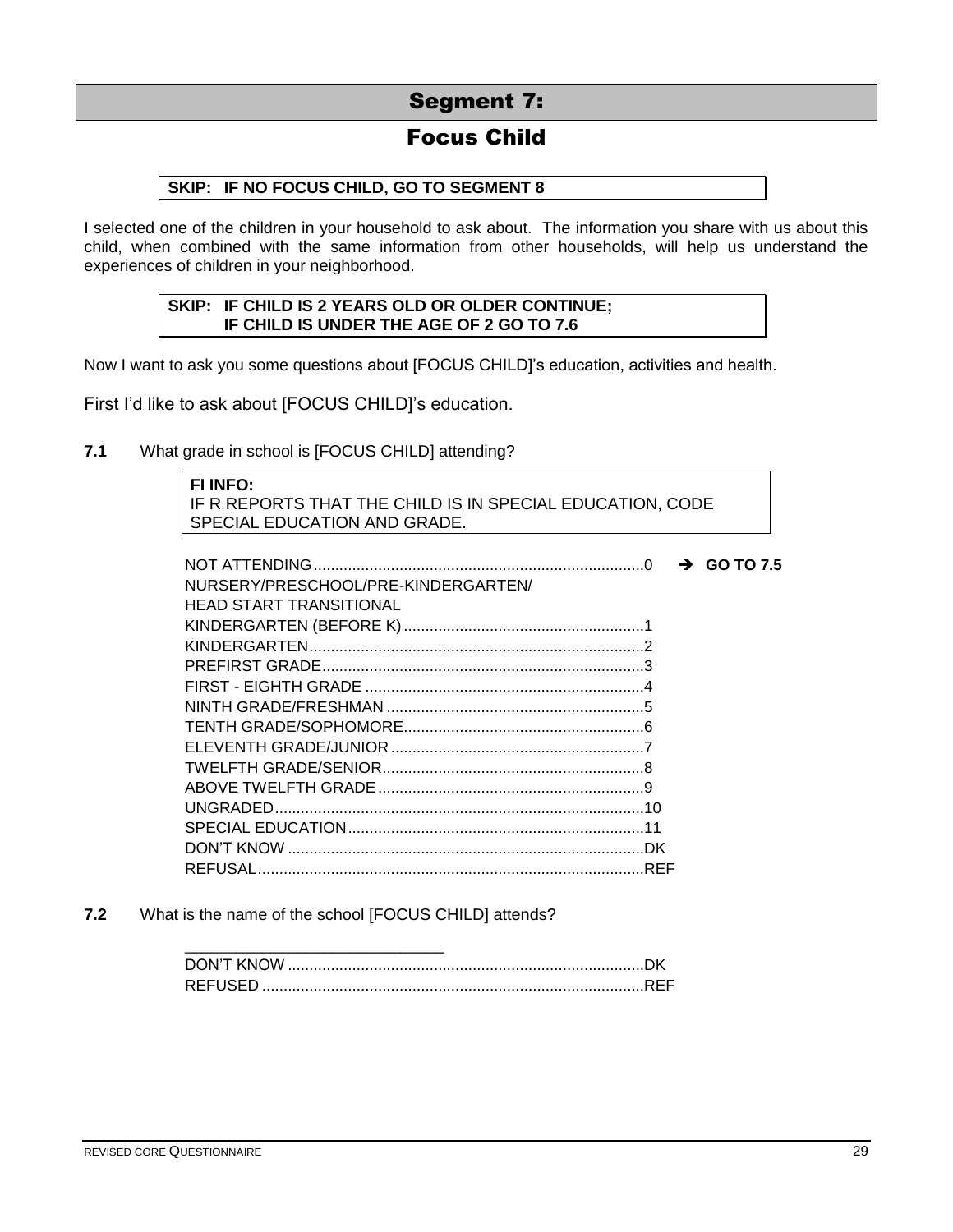$7.3$ How satisfied are you with the job your school is doing to educate your child? Are you very satisfied, satisfied, neither satisfied nor dissatisfied, dissatisfied, or very dissatisfied?

 $7.4$ Approximately how many days of school has (he/she) missed in the past four weeks? (Do not include any school vacation days or holidays.)

| REFUSED |  |
|---------|--|

SKIP: IF FOCUS CHILD IS 3 YEARS OLD OR OLDER, CONTINUE; IF FOCUS CHILD IS LESS THAN 3 YEARS OLD GO TO 7.6

 $7.5$ Has [FOCUS CHILD] participated in organized activities outside of school hours or on weekends during the past year, including sports teams; music, dance, or language classes; youth groups, clubs, etc.?

| 7.5a                   | How often does [FOCUS CHILD] participate in these kinds of activities? |
|------------------------|------------------------------------------------------------------------|
|                        |                                                                        |
| <b>SKIP: GO TO 7.6</b> |                                                                        |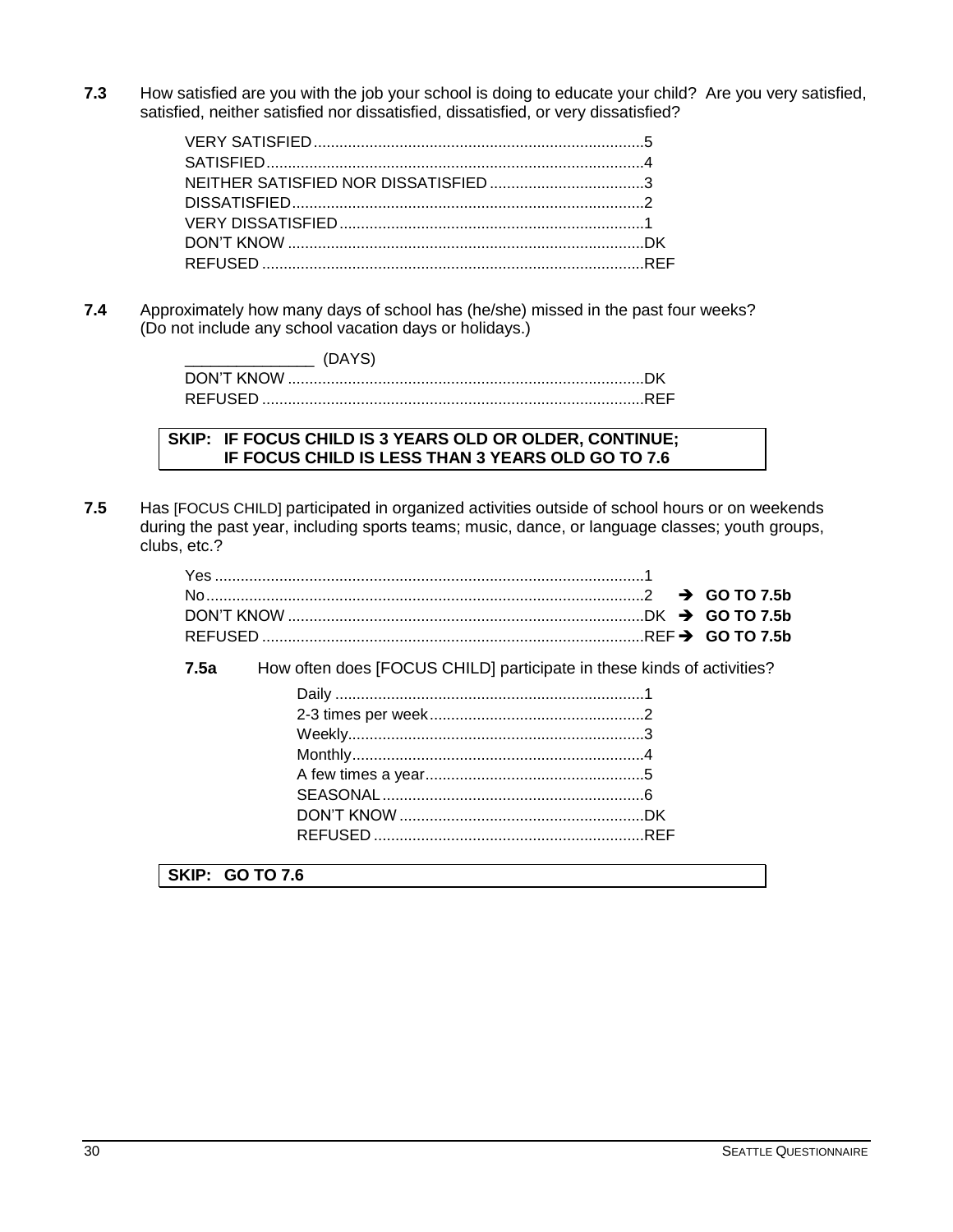**7.5b** There are many reasons why children don't or can't participate in activities.

What were the reasons [FOCUS CHILD] did not participate in any organized activities during the past year?

CODE ALL THAT APPLY

| Can't get to them because of              |  |
|-------------------------------------------|--|
|                                           |  |
|                                           |  |
| Waiting list, program/service did         |  |
|                                           |  |
|                                           |  |
|                                           |  |
|                                           |  |
|                                           |  |
|                                           |  |
| OTHER (SPECIFY)_______________________ 11 |  |
|                                           |  |
|                                           |  |
|                                           |  |

**7.6 SKIP:** IF FOCUS CHILD IS UNDER 12 YEARS OF AGE CONTINUE; IF FOCUS CHILD IS 12 YEARS OF AGE OR OLDER GO TO 7.7

Do you (or any family member) read stories to [FOCUS CHILD]?

### **7.7** Do you know most, some, or none of your child's friends?

**7.8** The next series of questions is about [FOCUS CHILD]'s health, health insurance, and usual place of health care. Has a health professional ever told you that [FOCUS CHILD] has a physical, learning, mental, or chronic health condition that limits (his/her) participation in the usual kinds of activities done by most children (his/her) age or limits (his/her) ability to do regular school work?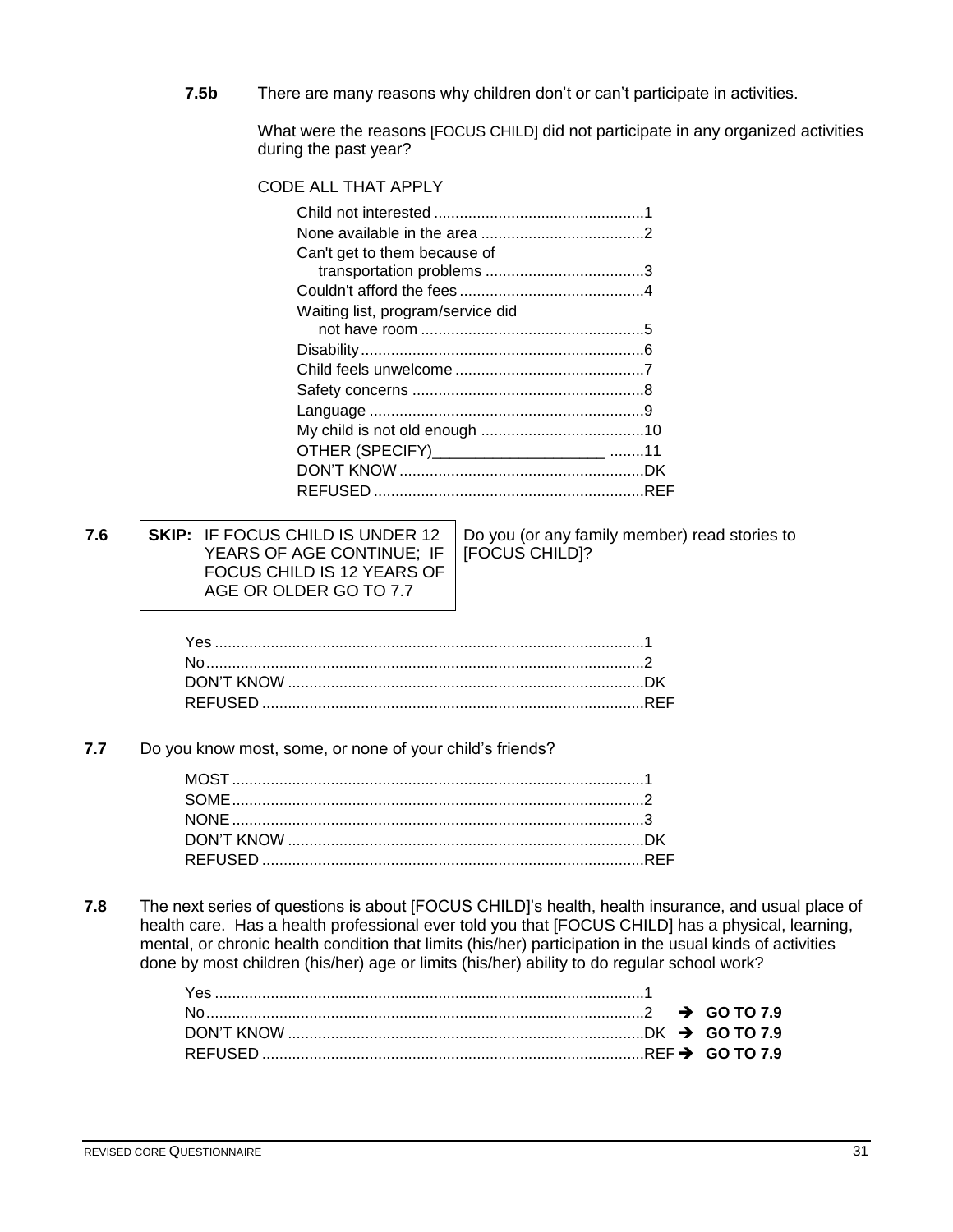**7.8a** What is it?

### $\Box$ (CONDITION)

### **7.9** In general, would you say [FOCUS CHILD]'s health is ...

**7.10** Does [FOCUS CHILD] have any health insurance plan, including Medicaid, or is (s/he) uninsured right now? By health insurance, I mean any plan, including Medicaid, that would pay for or has paid for some or all of [FOCUS CHILD]'s health and medical care expenses.

### **SHOWCARD K**

**7.11** Please look at Showcard K. Think about the **main** place where [FOCUS CHILD] went or would have gone for care if (s/he) was sick or needed advice about (his/her) health. Is this place a. . .

| Urgent care center or walk-in center other than a |  |
|---------------------------------------------------|--|
|                                                   |  |
|                                                   |  |
|                                                   |  |
|                                                   |  |
|                                                   |  |
|                                                   |  |
|                                                   |  |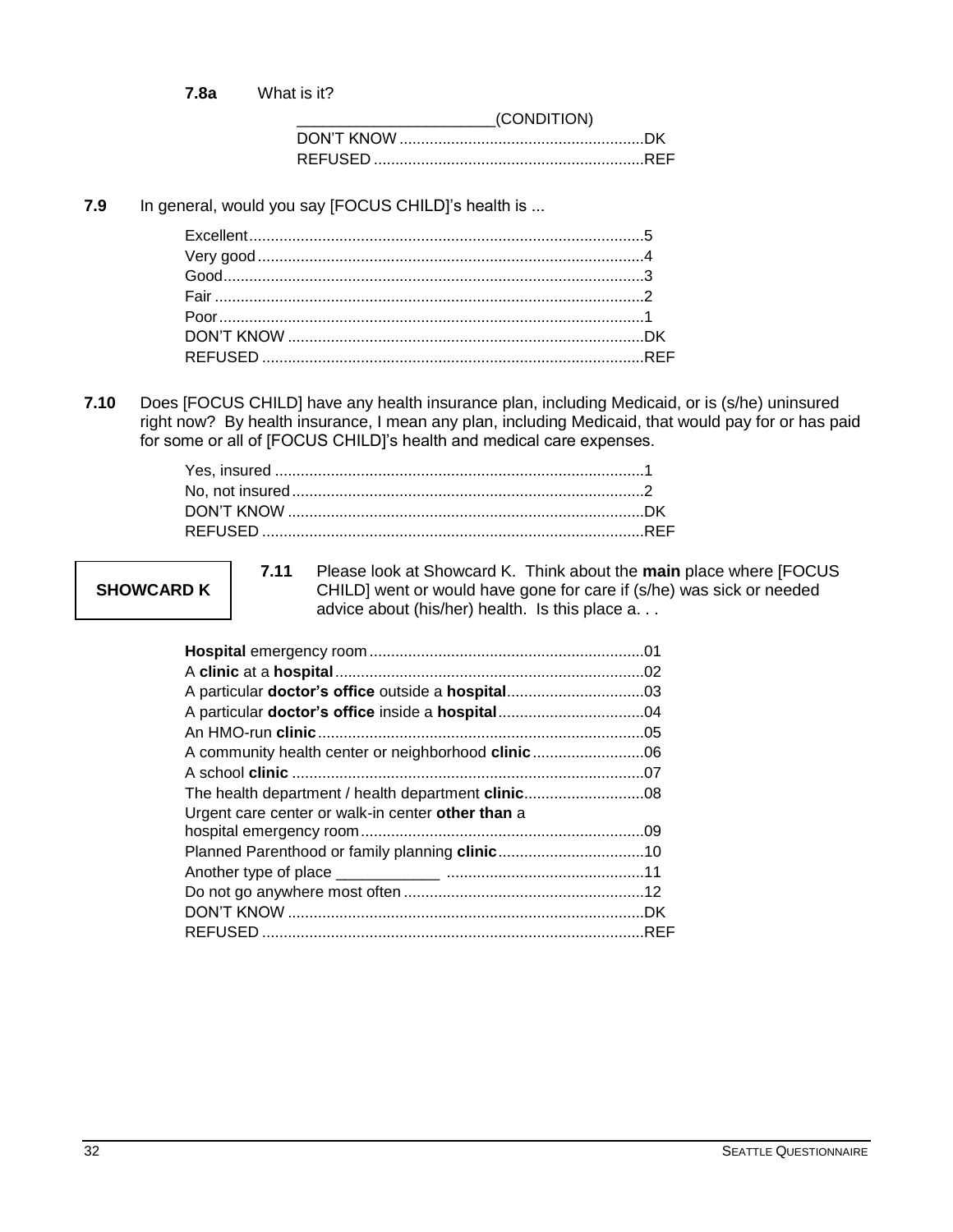# Segment 8:

# Income and Assets

**8.1** Now, I'd like to ask a few questions about the members of your household.

| FI INFO:<br>LIST NAMES FROM ROSTERS ON THE CORRESPONDING LINES BELOW.<br>IF NO FOCUS CHILD GO TO 8.3.                                |                |                                                                                                 |                                                                                                              |                                                                                                                            |  |
|--------------------------------------------------------------------------------------------------------------------------------------|----------------|-------------------------------------------------------------------------------------------------|--------------------------------------------------------------------------------------------------------------|----------------------------------------------------------------------------------------------------------------------------|--|
| LIST NAMES FROM ADULT ROSTER<br>ON LINES 1-8 BELOW.                                                                                  |                | 8.2 What is<br>[PERSON]'s<br>relationship to<br><b>IFOCUS</b><br>CHILD]? SEE<br>CODES BELOW.    | 8.3 CODE SEX, ASK<br>IF NOT OBVIOUS:<br>(Are you/is [NAME])<br>male or female?<br>$MALE = 1$ AND FEMALE = 2. | 8.4 Which of these<br>categories describes<br>(you/Name)? You<br>may choose more<br>than one category.<br>READ LIST BELOW. |  |
| 1                                                                                                                                    |                |                                                                                                 |                                                                                                              |                                                                                                                            |  |
| $\sqrt{2}$                                                                                                                           |                |                                                                                                 |                                                                                                              |                                                                                                                            |  |
| $\overline{3}$                                                                                                                       |                |                                                                                                 |                                                                                                              |                                                                                                                            |  |
| $\overline{4}$                                                                                                                       |                |                                                                                                 |                                                                                                              |                                                                                                                            |  |
| 5                                                                                                                                    |                |                                                                                                 |                                                                                                              |                                                                                                                            |  |
| 6                                                                                                                                    |                |                                                                                                 |                                                                                                              |                                                                                                                            |  |
| 7                                                                                                                                    |                |                                                                                                 |                                                                                                              |                                                                                                                            |  |
| $\,8\,$                                                                                                                              |                |                                                                                                 |                                                                                                              |                                                                                                                            |  |
| LIST NAMES FROM CHILD ROSTER<br>ON LINES 1 - 8 BELOW.                                                                                |                | 8.2 What is<br>[PERSON]'s<br>relationship to<br><b>IFOCUS</b><br>CHILD]? SEE<br>CODES BELOW.    | 8.3 CODE SEX, ASK<br>IF NOT OBVIOUS:<br>Is [NAME] Male or<br>female?<br>$MALE = 1$ AND FEMALE = 2            | 8.5 (IF 14 OR<br>OLDER, ASK:) Is this<br>person employed or<br>not employed?<br>$EMPLOYED = 1$<br>NOT EMPLOYED = 2         |  |
| 1                                                                                                                                    |                |                                                                                                 |                                                                                                              |                                                                                                                            |  |
| $\sqrt{2}$                                                                                                                           |                |                                                                                                 |                                                                                                              |                                                                                                                            |  |
| 3                                                                                                                                    |                |                                                                                                 |                                                                                                              |                                                                                                                            |  |
| $\overline{4}$                                                                                                                       |                |                                                                                                 |                                                                                                              |                                                                                                                            |  |
| 5                                                                                                                                    |                |                                                                                                 |                                                                                                              |                                                                                                                            |  |
| 6                                                                                                                                    |                |                                                                                                 |                                                                                                              |                                                                                                                            |  |
| 7                                                                                                                                    |                |                                                                                                 |                                                                                                              |                                                                                                                            |  |
| $\,8\,$                                                                                                                              |                |                                                                                                 |                                                                                                              |                                                                                                                            |  |
| CODES FOR 8.2.<br>1 = Parent (includes step-parent)<br>$2 = Sibling$<br>$3 =$ Other relative<br>$4 = Not related$<br>5 = Focus Child | $1 =$ Employed | <b>CODES FOR 8.4.</b><br>$2 = \ln$ Job Training<br>3 = Temporarily laid off<br>$4 =$ Unemployed | $5 =$ Retired<br>6 = Permanently Disabled<br>7 = Homemaker<br>$8 =$ Student<br>9 = OTHER (SPECIFY)           |                                                                                                                            |  |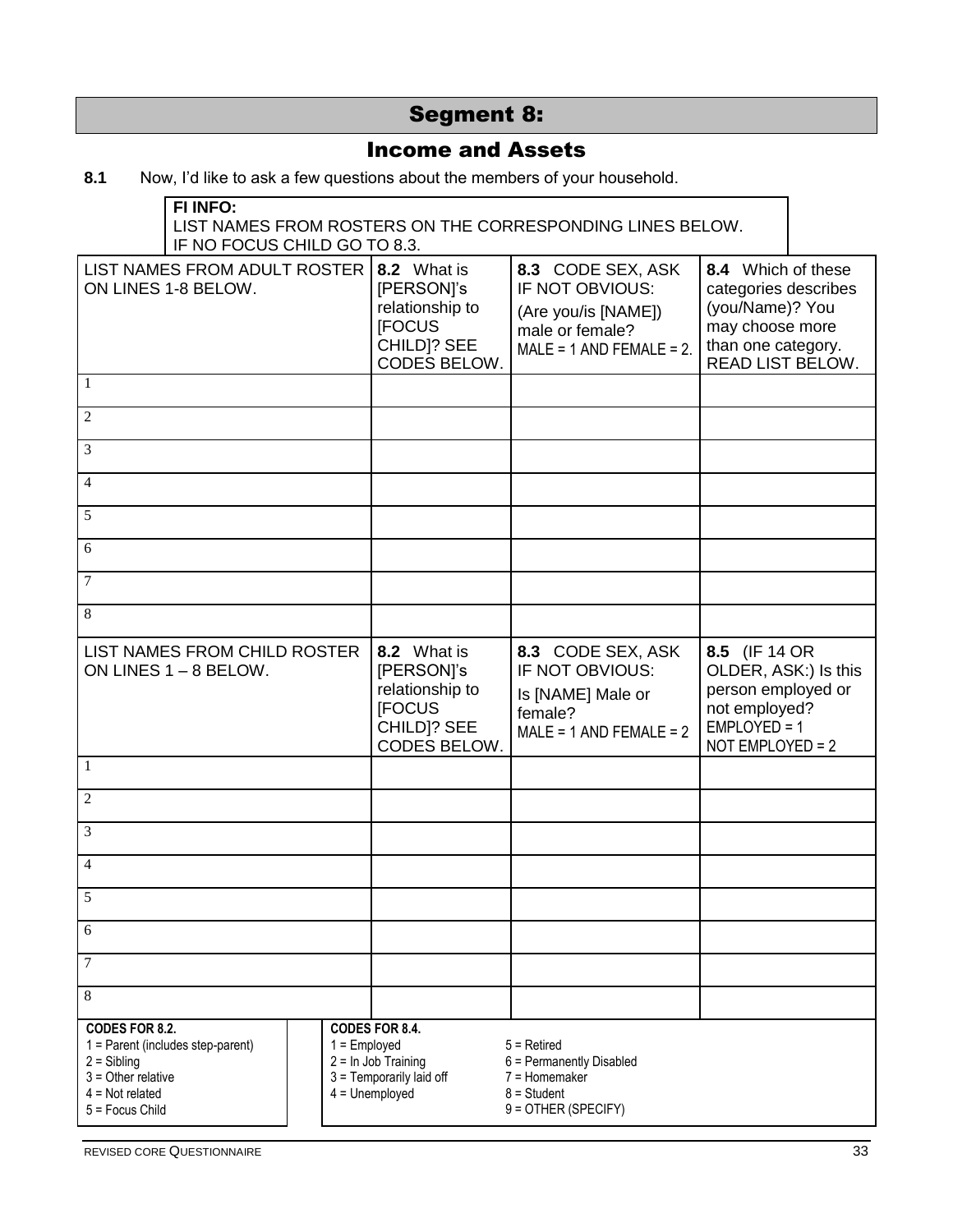Now I'd like to ask you a few questions about telephone and computer use in your home.

8.6 Is there a telephone in your home that works?

8.7 Do you (or any member of your household) use a computer at home?

8.7a Do you (or any member of your household) connect to the Internet at home?

8.8 Do you (or any member of your household) use a computer at any other location, such as work, a family member's or friend's house, the public library, or school?

 $8.8a$ Do you (or any member of your household) connect to the Internet at this location? 

**IV Q1** 

**INTERVIEWER Q: CHECK ROSTER ON PAGE 37, IS THE RESPONDENT EMPLOYED?** 

The next series of questions is about you. First I will ask you questions about your employment.

8.9 How many jobs do you hold currently?

| $ \_\_\_\ $ (JOBS) |  |
|--------------------|--|
|                    |  |
|                    |  |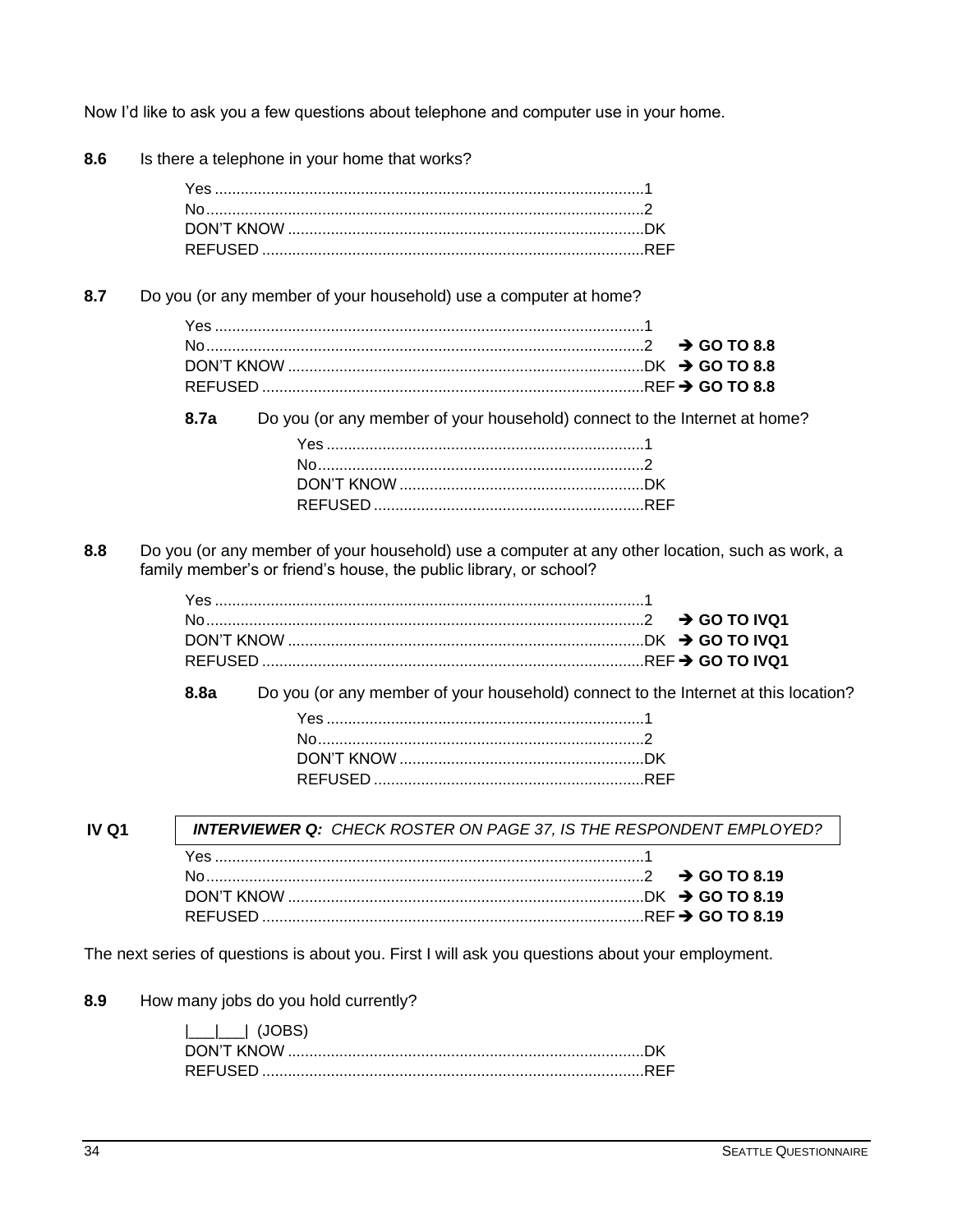8.10 In the past 12 months, about how many hours per week have you worked in the average week? Count everything, including extra jobs or paid work you do at home.

| $ $ ___ ___ ___  (HRS PER WEEK) |  |
|---------------------------------|--|
|                                 |  |
| RFFUSED                         |  |

#### 8.11 About how long does it usually take you to get to work?

| MINUTES        |  |
|----------------|--|
| DON'T KNOW     |  |
| <b>REFUSED</b> |  |

#### 8.12 How do you usually get to work?

| <b>CODE ALL THAT APPLY</b> |  |
|----------------------------|--|
|                            |  |
|                            |  |
|                            |  |
|                            |  |
|                            |  |
|                            |  |
|                            |  |
|                            |  |
|                            |  |

8.13 How long have you had your main present job?

| YLARS | MONTHS |
|-------|--------|
|       |        |
|       |        |

### SKIP: IF MORE THAN SIX MONTHS THEN GO TO 8.15

 $8.14$ Is this job considered permanent or temporary?

| 8.15 | During the past 12 months have you received a raise in your rate of pay? |  |
|------|--------------------------------------------------------------------------|--|
|      |                                                                          |  |
|      |                                                                          |  |
|      |                                                                          |  |
|      |                                                                          |  |
|      |                                                                          |  |

### FI INFO: IF 8.9 IS GREATER THAN 1, PROBE FOR MAIN JOB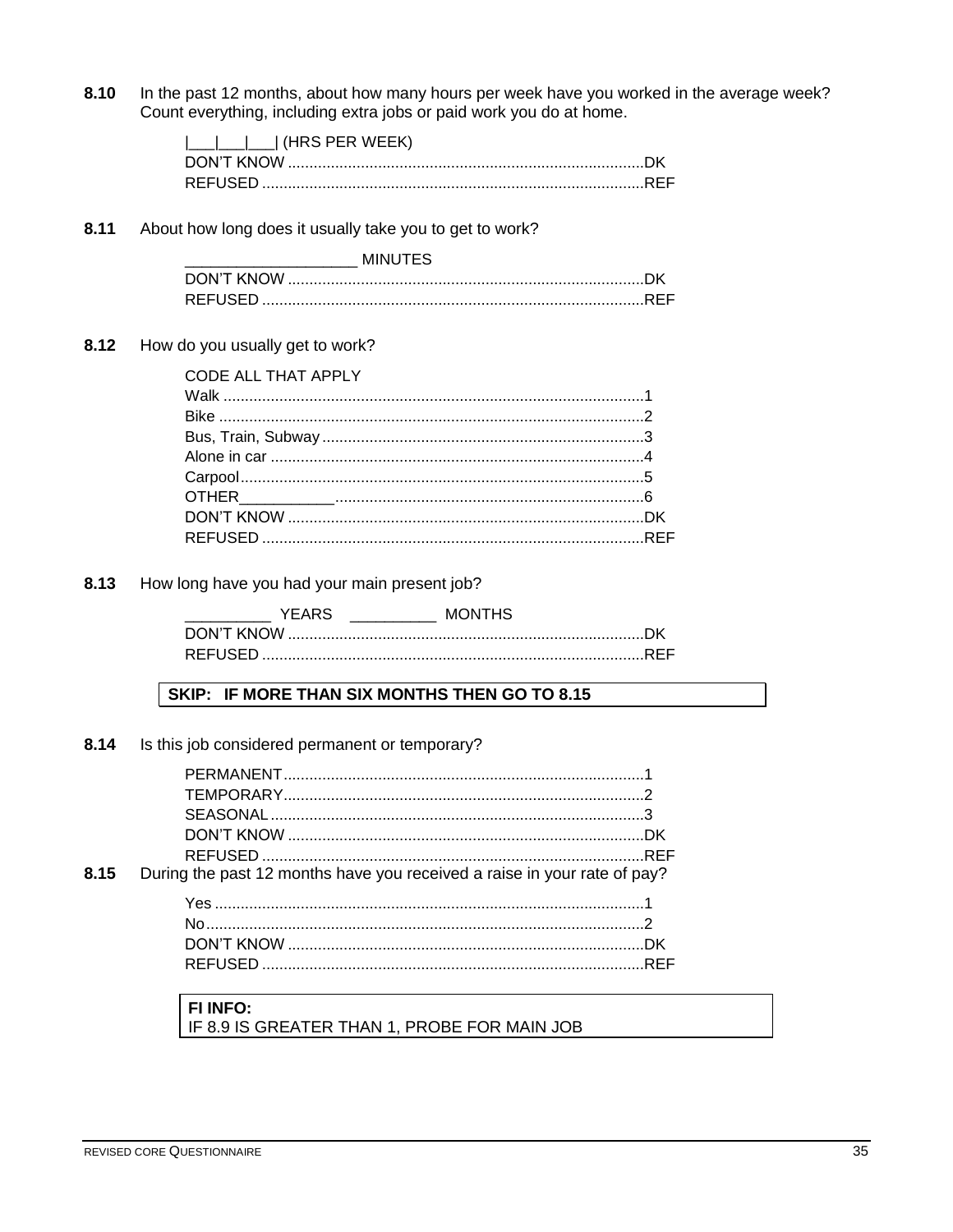8.16 Would you say your chances for career advancement in your present job are excellent, good, fair, or poor?

## **SHOWCARD L**

8.17 Please look at Showcard L. Which of the following benefits do you receive or get from your job?

### CODE ALL THAT APPLY

8.18

### **SHOWCARD M**

How did you first learn about your current main job?

|                                              | 01 |
|----------------------------------------------|----|
|                                              |    |
|                                              |    |
|                                              |    |
|                                              |    |
| JOB READINESS, OR OTHER TRAINING PROGRAM  06 |    |
|                                              |    |
| PRIVATE EMPLOYMENT AGENCY                    |    |
|                                              |    |
|                                              |    |
| WORK FIRST, WORK EXPERIENCE, OR COMMUNITY    |    |
|                                              |    |
|                                              |    |
|                                              |    |
| CALLED/WENT IN AND ASKED ABOUT               |    |
|                                              |    |
|                                              |    |
|                                              |    |
|                                              |    |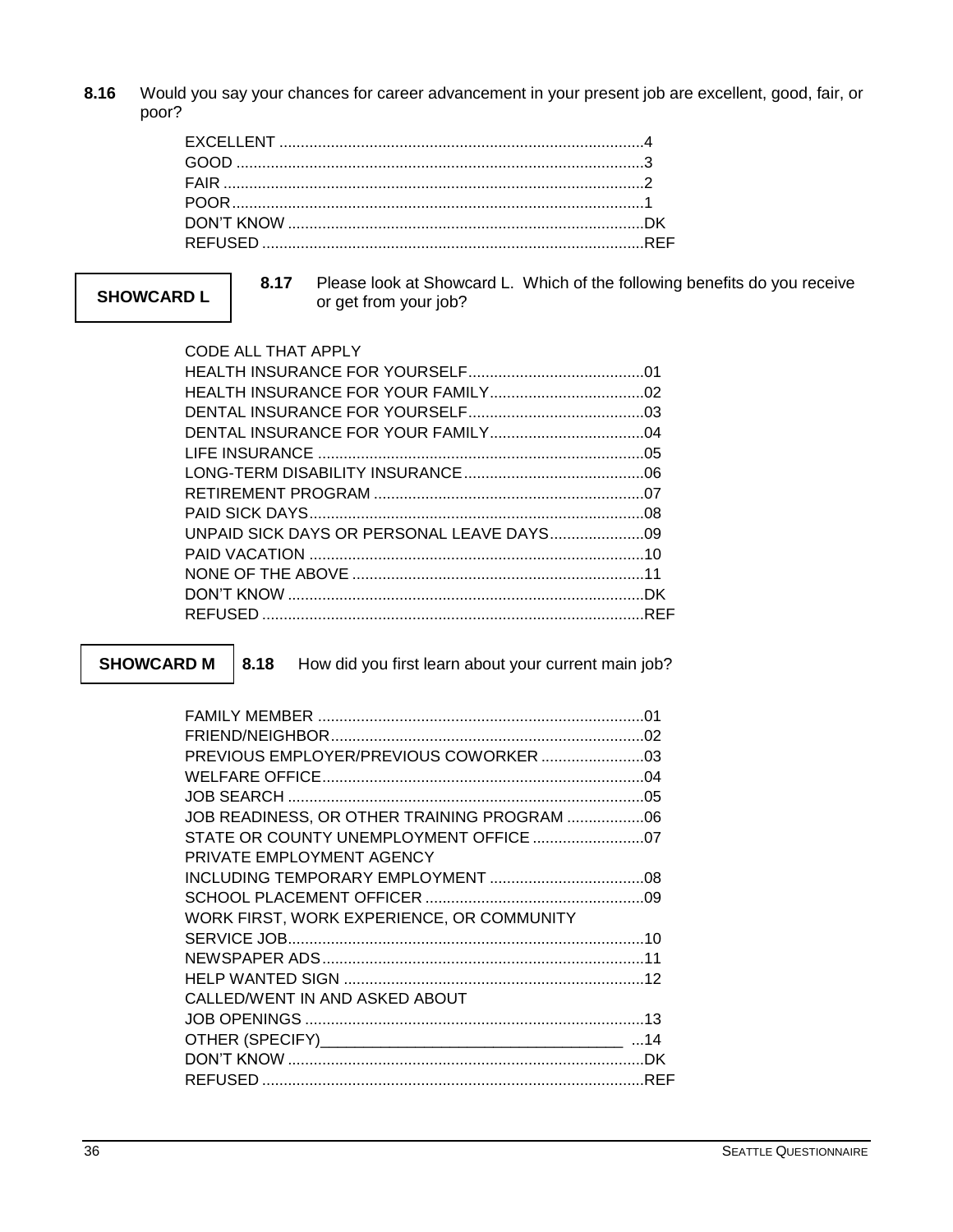**8.19** How many weeks during the last 12 months were you without work because of unemployment?

| IWFFKSI        |  |
|----------------|--|
|                |  |
| <b>REFUSED</b> |  |

### **SKIP: IF R IS EMPLOYED (IF IVQ1 = 1) SKIP TO 8.21**

**8.20** When did you last work, even for a few days?

**8.21** In the last 12 months, have you completed any job training classes or education programs (GED classes, courses for college credit, apprentice programs, or other classes)?

**8.22** Do you have a spouse or partner that lives in this household?

The next set of questions are about your spouse/partner's employment.

**8.23** How many jobs does your spouse/partner hold currently?

| $\left  \_\_\right $ (JOBS) |  |
|-----------------------------|--|
|                             |  |
| <b>REFUSED</b>              |  |

### **SKIP: IF 8.23=0 THEN SKIP TO 8.26**

**8.24** In the past 12 months, about how many hours per week has your spouse/partner worked in the average week? Count everything, including extra jobs or paid work (he/she) does at home.

| $ \_\_\_\_\ $ (HRS PER WEEK) |  |
|------------------------------|--|
|                              |  |
|                              |  |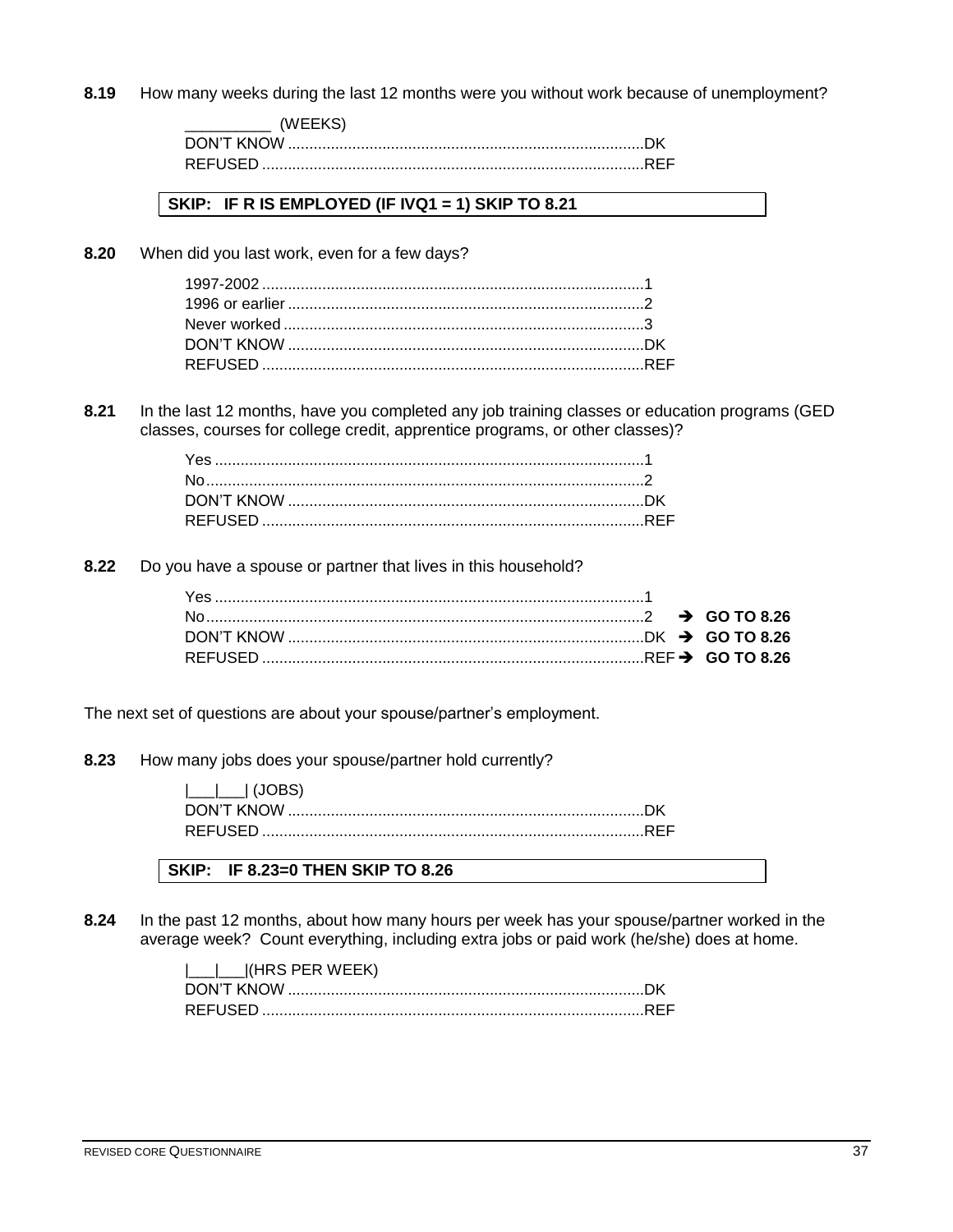**8.25** Please look at Showcard N. Which of the following benefits does your spouse/partner get from (his/her) job?

| <b>CODE ALL THAT APPLY</b> |  |
|----------------------------|--|
|                            |  |
|                            |  |
|                            |  |
|                            |  |
|                            |  |
|                            |  |
|                            |  |
|                            |  |
|                            |  |
|                            |  |
|                            |  |
|                            |  |
|                            |  |
|                            |  |

**8.26** I am going to be asking you about your household income, but first, I want to ask you about possible sources of that income…

|       | Did you (or anyone in your household) receive any income in the<br>last 12 months from ()?                                                                                                       | <b>Yes</b> | <b>No</b>      | <b>DON'T</b><br><b>KNOW</b> | <b>REFUSED</b> |
|-------|--------------------------------------------------------------------------------------------------------------------------------------------------------------------------------------------------|------------|----------------|-----------------------------|----------------|
| 8.26a | Wages or salary                                                                                                                                                                                  | 1          | 2              | DK.                         | <b>REF</b>     |
| 8.26b | Commissions, bonuses, or tips                                                                                                                                                                    | 1          | $\overline{2}$ | <b>DK</b>                   | <b>REF</b>     |
| 8.26c | Self-employment income from a business or farm, including<br>proprietorships and partnerships                                                                                                    | 1          | $\overline{2}$ | DK.                         | <b>REF</b>     |
| 8.26d | Interest payments, dividends, net rental income, royalty<br>income, or income from estates and trusts                                                                                            | 1          | 2              | DK.                         | <b>REF</b>     |
| 8.26e | Social Security or railroad retirement                                                                                                                                                           | 1          | $\overline{2}$ | <b>DK</b>                   | <b>REF</b>     |
| 8.26f | Supplemental security income                                                                                                                                                                     | 1          | 2              | <b>DK</b>                   | <b>REF</b>     |
| 8.26g | Public assistance or welfare payments from the state or local<br>welfare office                                                                                                                  | 1          | 2              | DK.                         | <b>REF</b>     |
| 8.26h | Retirement, survivor, or disability pensions                                                                                                                                                     | 1          | 2              | <b>DK</b>                   | <b>REF</b>     |
| 8.261 | Other work that you have not yet told me about that you did<br>inside or outside the home such as child care/babysitting, doing<br>hair, cooking, car repair, carpentry, or other jobs like that | 1          | 2              | <b>DK</b>                   | <b>REF</b>     |
| 8.26j | Any other sources of income received regularly such as<br>Veteran's payments, unemployment compensation, child<br>support, or alimony                                                            |            | $\overline{2}$ | <b>DK</b>                   | <b>REF</b>     |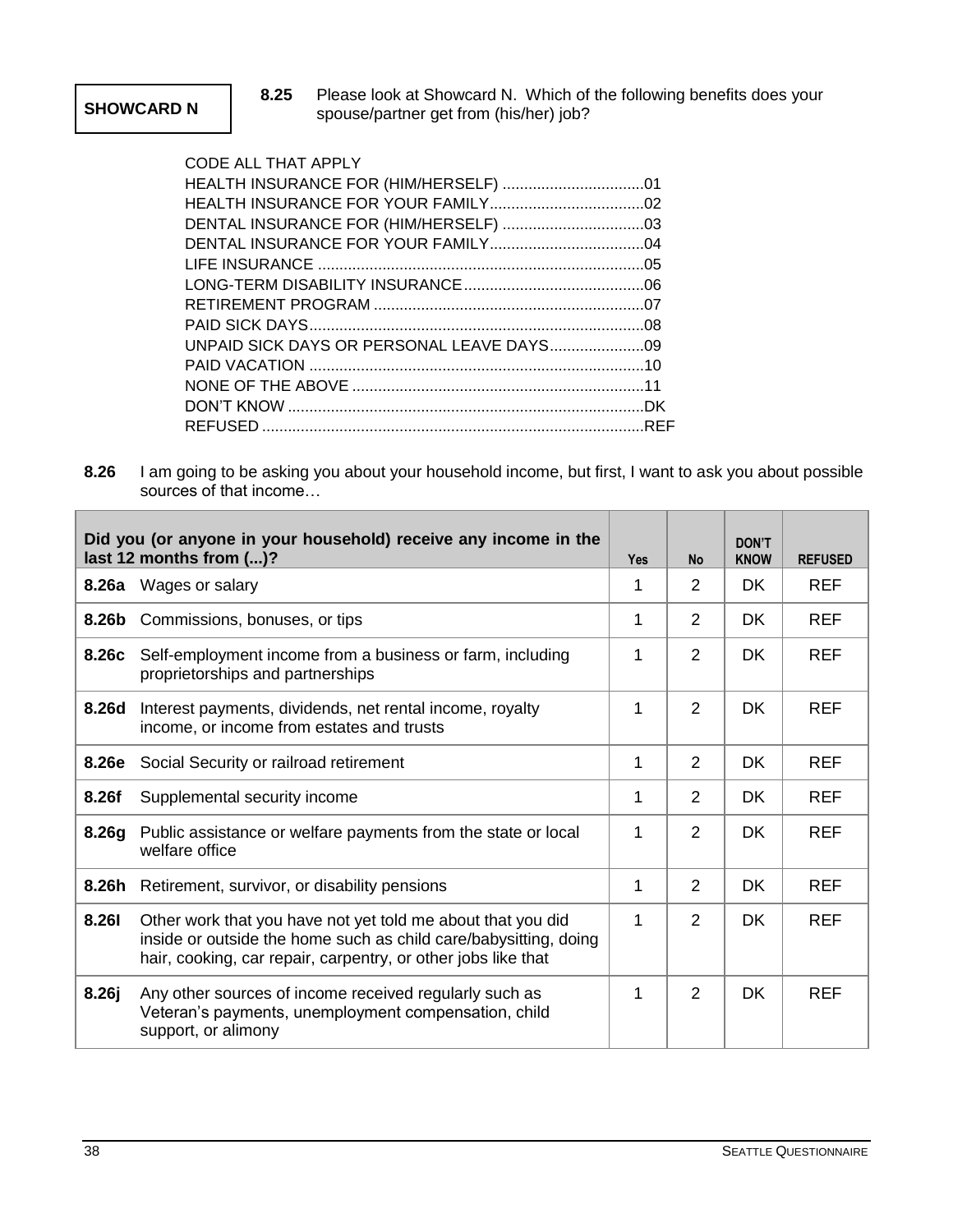

8.27 What was your total household income from all of these sources for the last 12 months?

### FI INFO: READ NAMES FROM ROSTER AS A REMINDER OF WHO RESPONDENT SHOULD BE REFERRING TO WHEN ANSWERING THIS QUESTION

| $$5.000 - $9,999 \dots 2$ |  |
|---------------------------|--|
|                           |  |
|                           |  |
|                           |  |
|                           |  |
|                           |  |
|                           |  |
|                           |  |

8.28 In the past 12 months, have you (or anyone in your household) received food stamps?

8.29 Have you received the Earned Income Tax Credit in the last 12 months?

8.30 Have you received the Child Care Tax Credit in the last 12 months?

8.31 Sometimes families give financial help, either to other people they live with or to friends and family outside. Did you give any financial help like this in the last 12 months?

8.31a Was any of this financial help to friends or family in other countries?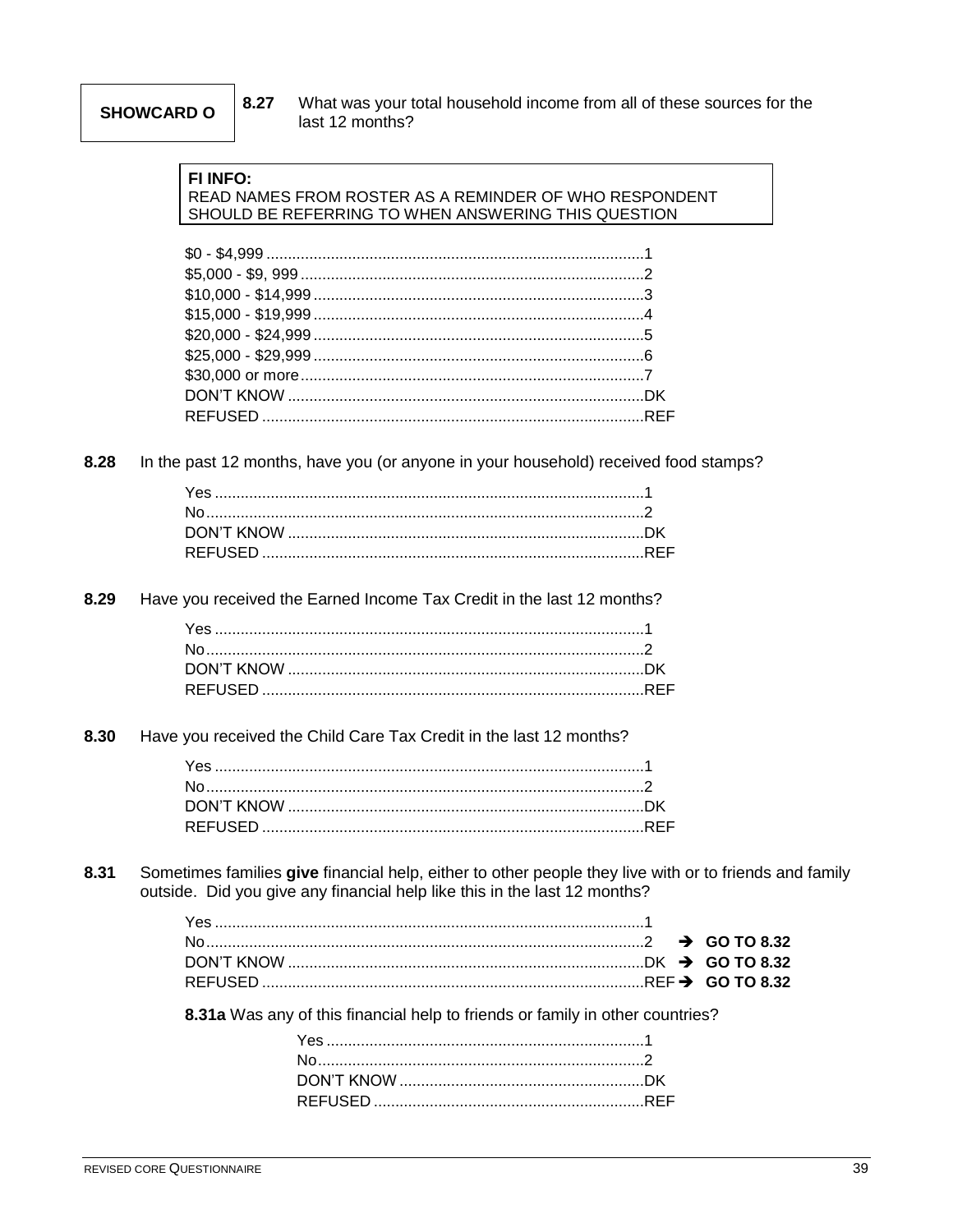8.32 Sometimes families get financial help, either from other people they live with or from friends and family outside. Did you get any help like this in the last 12 months?

#### 8.33 Do you (and your spouse or partner) own this (house/apartment), rent it, or what?

8.34 What do you think the value of your house is?

| <b>REFUSED</b> |  |
|----------------|--|

#### 8.35 What is the total monthly mortgage on this unit?

| PER MONTH \$___________________________ |  |
|-----------------------------------------|--|
|                                         |  |
|                                         |  |
|                                         |  |
|                                         |  |

### **SKIP: GO TO 8.37**

8.36 What is the total monthly rent on this unit?

| PER MONTH \$ |  |
|--------------|--|
|              |  |
|              |  |

#### How much of that do you (and your spouse/partner) pay? 8.37

| REFUSED |  |
|---------|--|

### SKIP: IF 8.33=1 or 2 GO TO 8.41

8.38 Are (you/you and your family) paying lower rent because the federal, state or local government is paying part of the rent?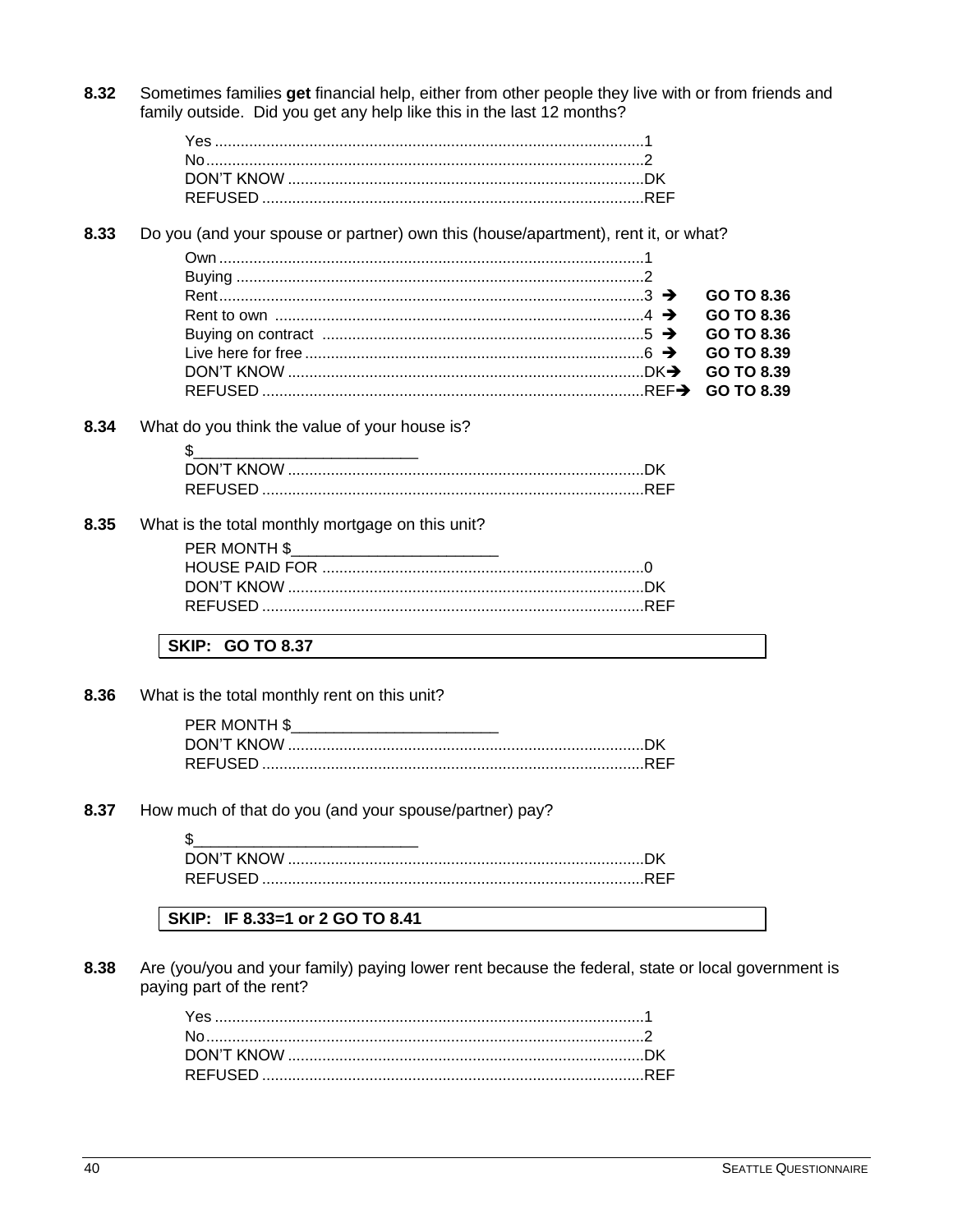8.39 Is the building owned by a public housing authority?

8.40 Did a public housing authority or some similar agency give you (or any member of your household) a section 8 certificate or voucher to help pay the rent for this apartment or home?

8.41 Does anyone in your household own a car, van or truck?

8.41a Is this vehicle dependable?

#### 8.42 Do you currently have a valid driver's license?

People sometimes borrow money or take out loans. Right now, are you (and/or your spouse/partner) 8.43 paying back any of the following loans?

| 8.43a | Home mortgage?         |  |
|-------|------------------------|--|
|       |                        |  |
|       |                        |  |
|       |                        |  |
|       |                        |  |
| 8.43b | Home improvement loan? |  |
|       |                        |  |
|       |                        |  |
|       |                        |  |
|       |                        |  |
| 8.43c | Home equity loan?      |  |
|       |                        |  |
|       |                        |  |
|       |                        |  |
|       |                        |  |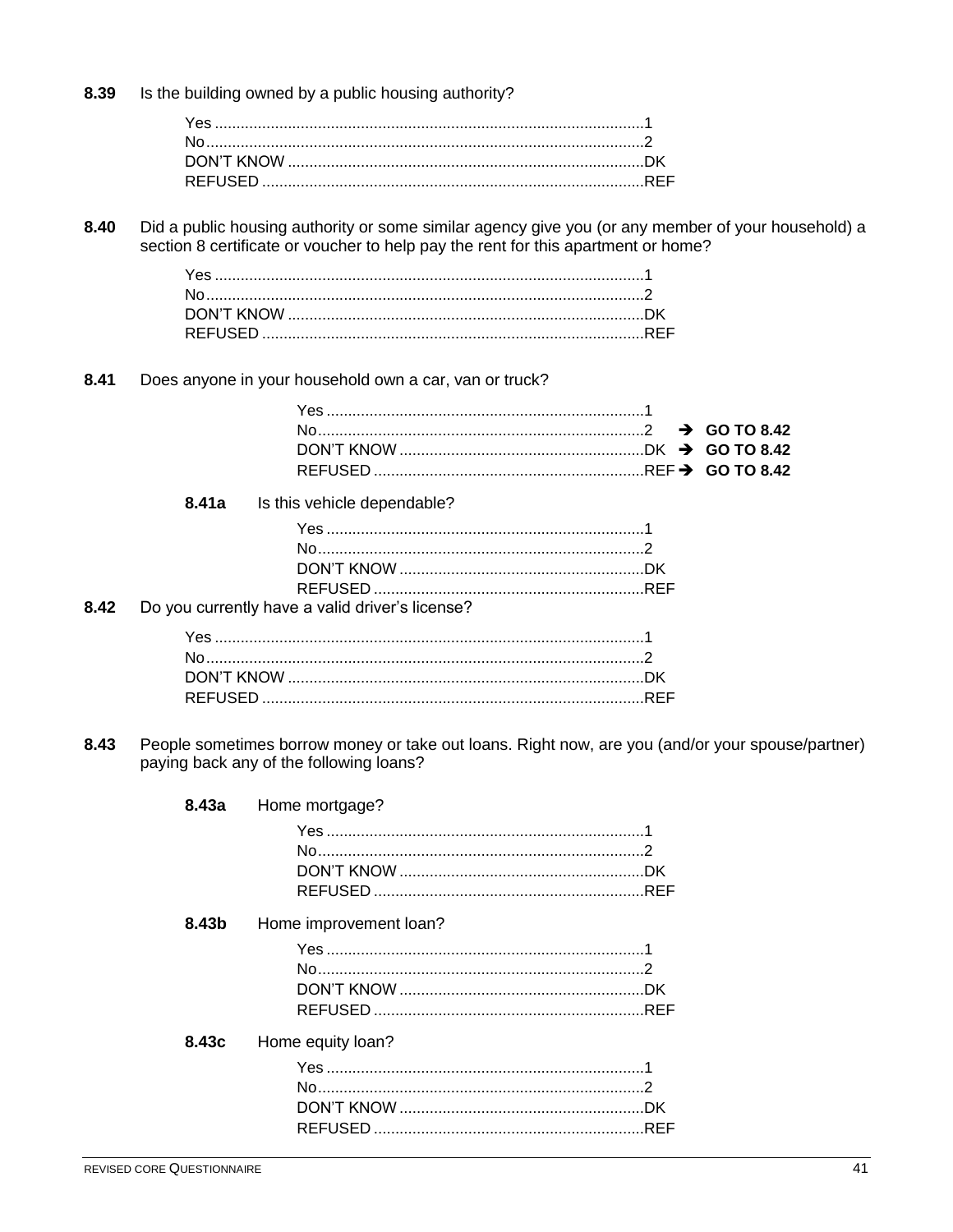| 8.43d | Car loan?                                 |
|-------|-------------------------------------------|
|       |                                           |
| 8.43e | Student loan?                             |
|       |                                           |
| 8.43f | Hospital or medical bill?                 |
|       |                                           |
| 8.43g | Credit card balance?                      |
|       |                                           |
| 8.43h | Furniture or appliances?                  |
|       |                                           |
| 8.431 | Other loan? (SPECIFY) ___________________ |
|       |                                           |

### SKIP: IF THERE WAS NOT AT LEAST ONE "1" (YES) RESPONSE TO 8.43a-8.43j SKIP TO 8.45

**SHOWCARD P** 

When you think of (that loan/all those loans), what is the total amount you 8.44 (and your spouse/partner) owe?

| $$5.000 - $9,999 \dots 2$ |  |
|---------------------------|--|
|                           |  |
|                           |  |
|                           |  |
|                           |  |
|                           |  |
|                           |  |
|                           |  |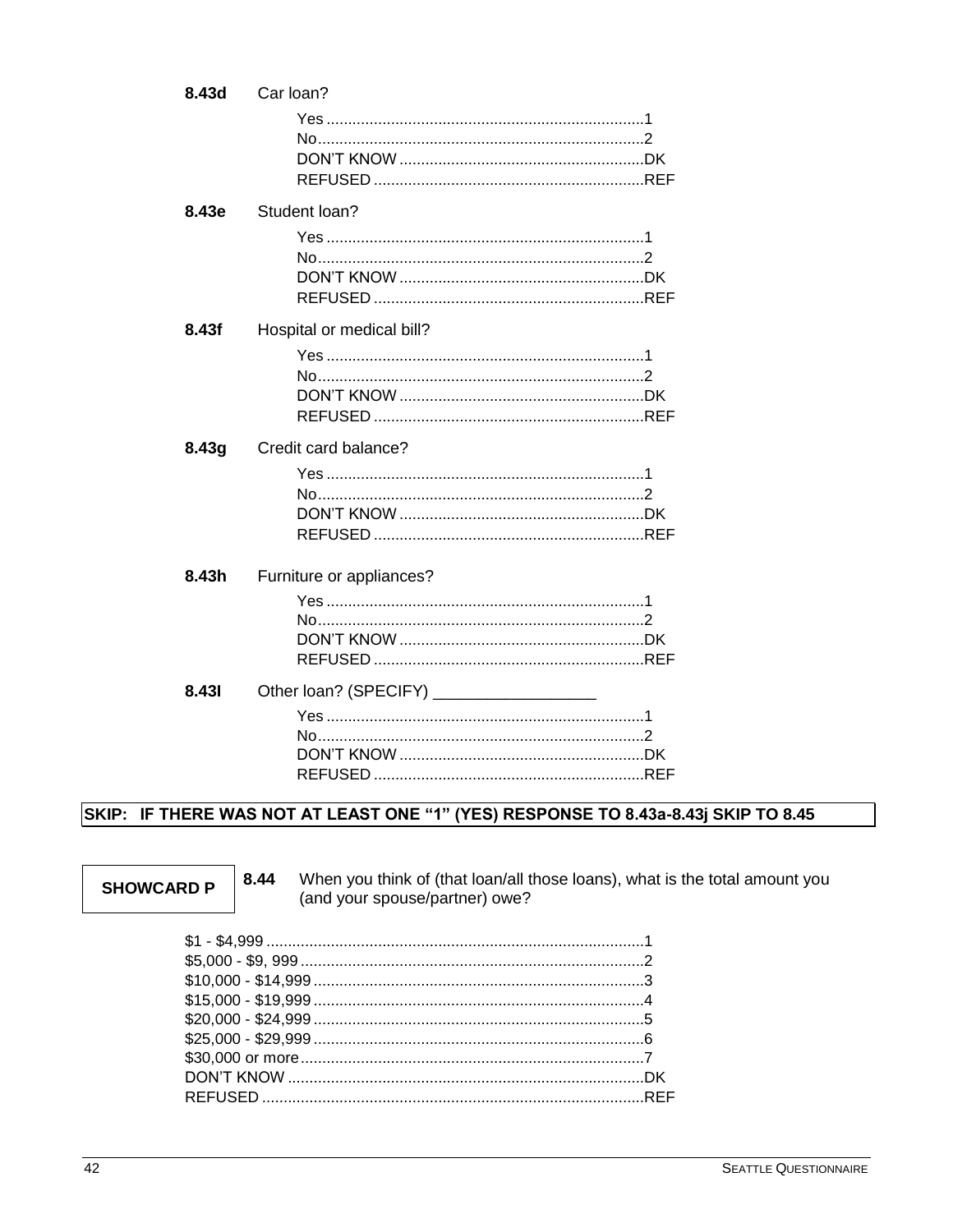People sometimes save money for the future. Right now, are you (and/or your spouse/partner) saving for any of the following things: 8.45

| 8.45a | To buy a house?                        |
|-------|----------------------------------------|
|       |                                        |
| 8.45b | For school or college?                 |
|       |                                        |
| 8.45c | For a car?                             |
|       |                                        |
| 8.45d | For retirement?                        |
|       |                                        |
| 8.45e | For emergencies?                       |
|       |                                        |
| 8.45f | Other savings? (SPECIFY)______________ |
|       |                                        |
|       | Do you have a checking account?        |
|       |                                        |
|       | Do you have a savings account?         |
|       |                                        |

8.46

8.47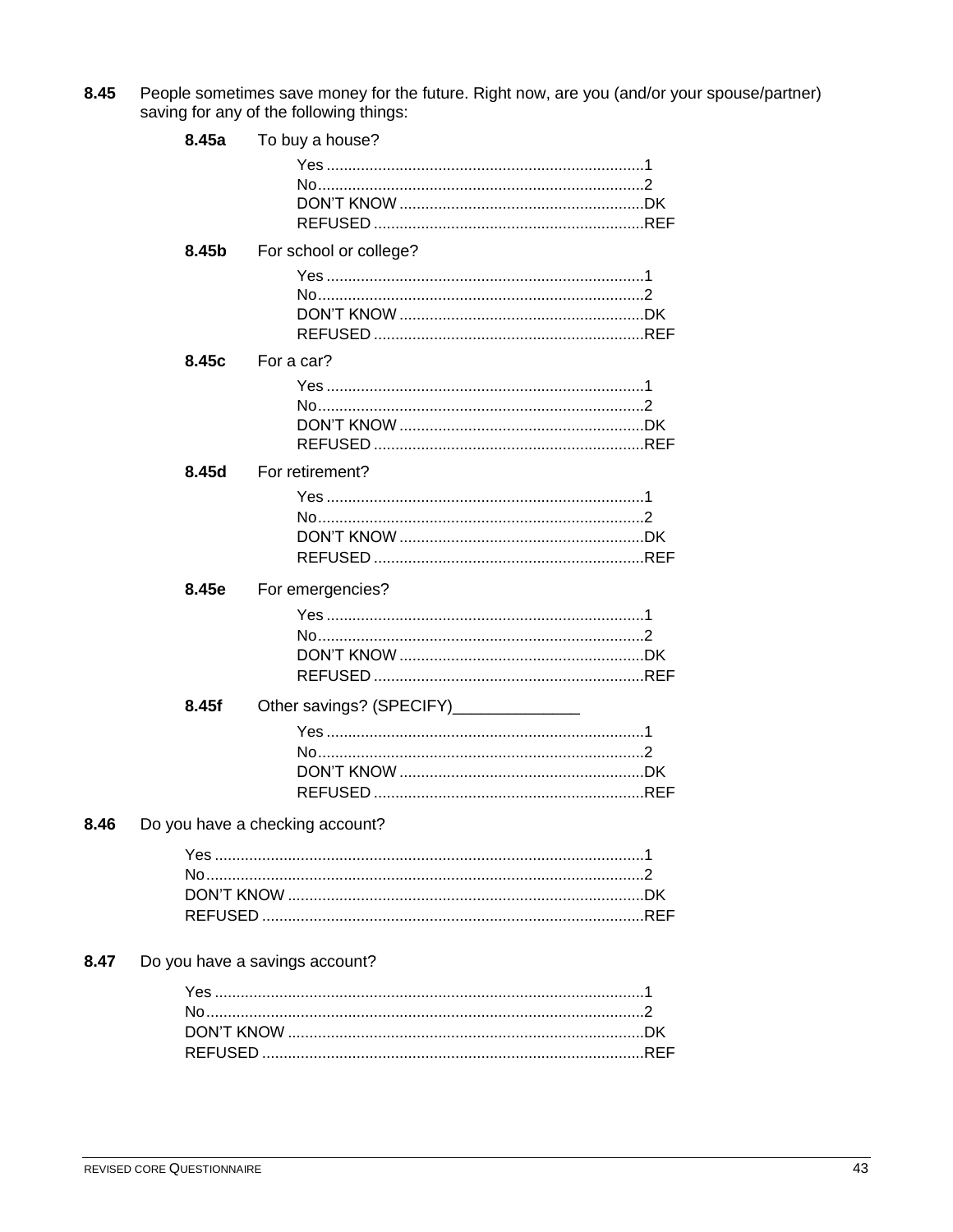### **8.48** Do you have a credit card?

# **SHOWCARD Q**

**8.49** Now we're interested in how people might cope with emergencies. What if you had an unexpected bill that was half of your monthly income and you had to pay the bill in two weeks. The card shows different ways people might handle this kind of situation. Which of the ways do you think would work for you? Just give me the numbers next to each way that you might use to handle this situation.

### CODE ALL THAT APPLY*.*

| 8.49a |                                                   |  |
|-------|---------------------------------------------------|--|
| 8.49b |                                                   |  |
| 8.49c |                                                   |  |
| 8.49d |                                                   |  |
| 8.49e |                                                   |  |
| 8.49f |                                                   |  |
| 8.49g |                                                   |  |
| 8.49h |                                                   |  |
| 8.491 | <b>BORROW FROM CONSUMER FINANCE ENTERPRISE  9</b> |  |
| 8.49j |                                                   |  |
| 8.49k |                                                   |  |
|       |                                                   |  |
|       |                                                   |  |
|       |                                                   |  |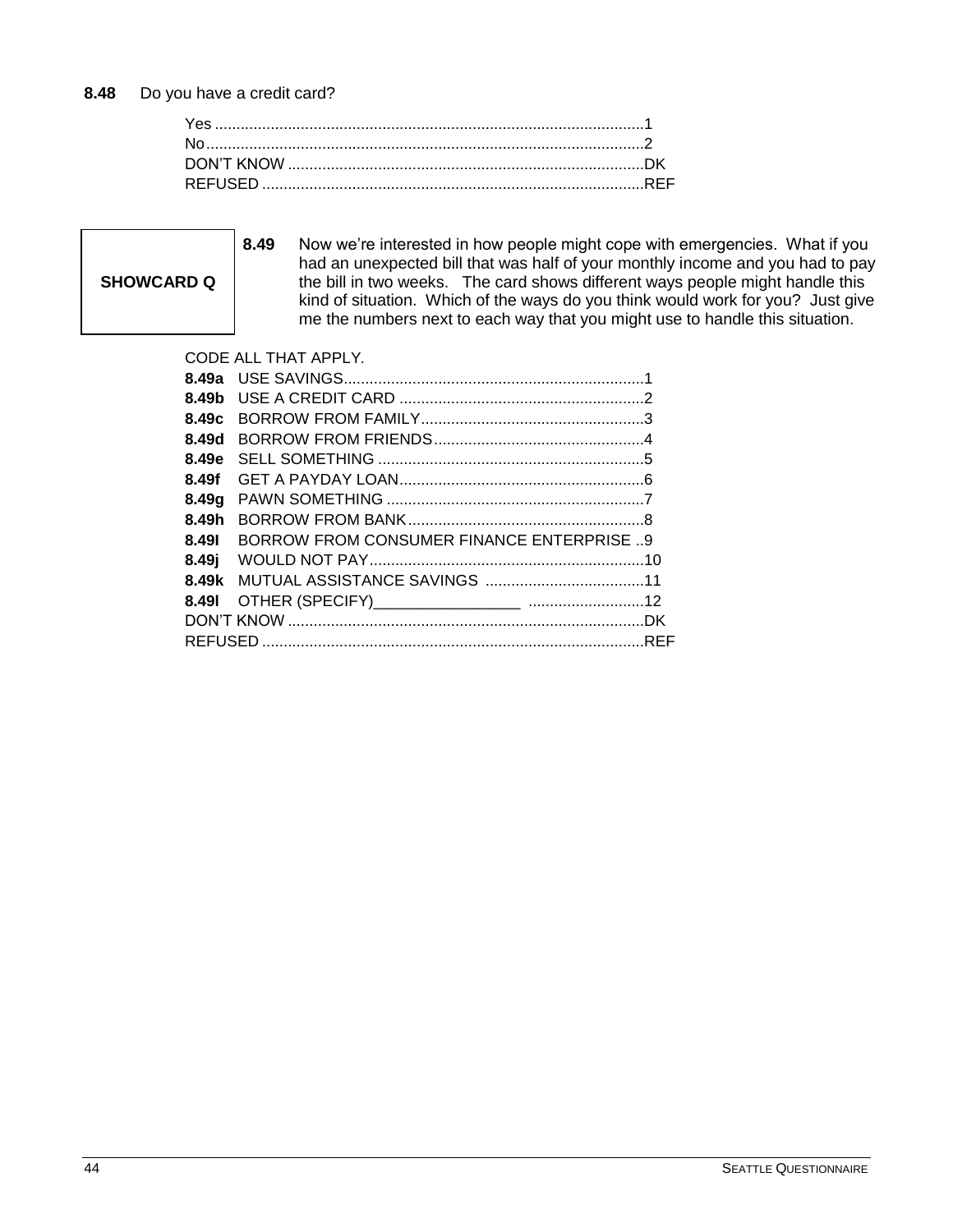# Segment 9:

# **Demographics**

Now I have a few more questions about you. Your answers to the following questions will be used in combination with the answers you have already provided to help us understand your neighborhood.

- **9.1** Do you consider yourself to be of Hispanic, Latino, or Spanish Origin or descent?
	- **PROMPT:** This group includes people of Mexican, Puerto Rican, Cuban, Central and South American, and any other Spanish background.

**9.2** What race do you consider yourself?

### **9.3** In what country were you born?

### **9.3a** In what year did you come to live in the United States?

| YFAR |
|------|
|      |
|      |

### **9.4** Are you a **citizen** of the United States?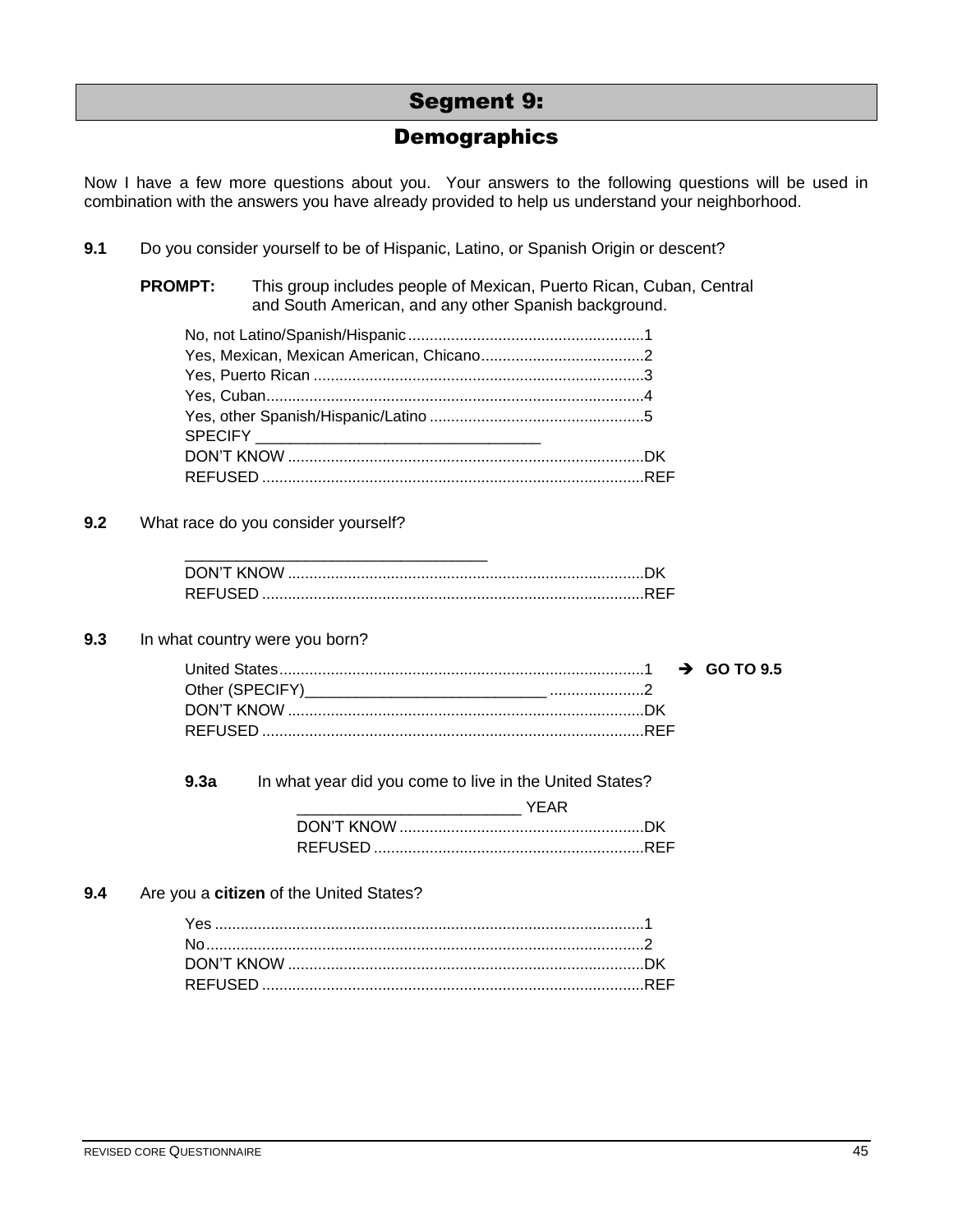#### What is the highest level of education you have completed?  $9.5$

| BEYOND EIGHTH GRADE BUT NOT |  |
|-----------------------------|--|
|                             |  |
|                             |  |
|                             |  |
|                             |  |
|                             |  |
|                             |  |
|                             |  |
|                             |  |
|                             |  |
|                             |  |

#### $9.6$ In what country were you educated?

#### $9.7$ What was your age when you completed your highest level of education?